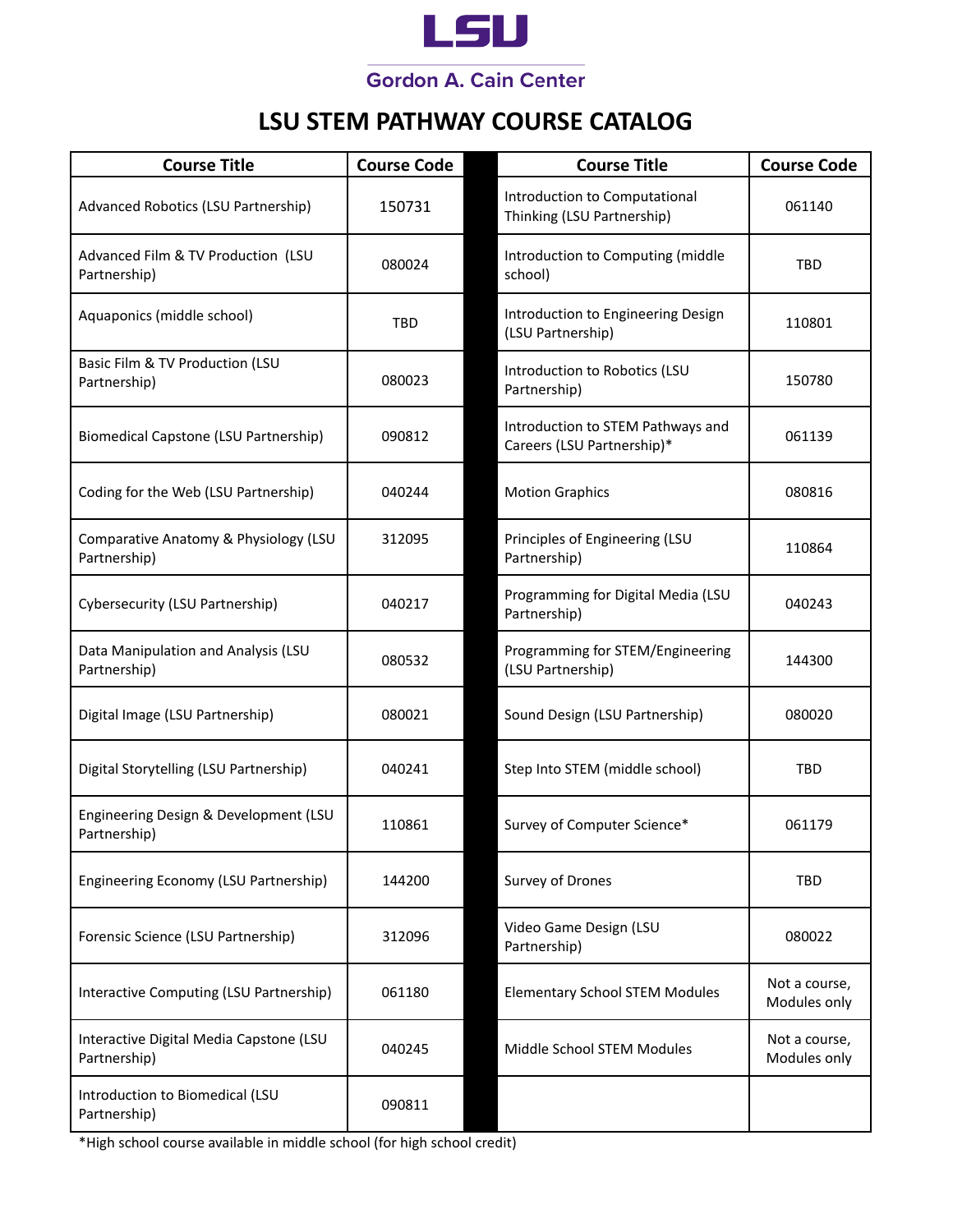

| <i>Advanced Robotics</i>                                                                                                              |                                                                                                                                                                                                                                                                                                                                                                                                                                                                                                                                                                                            |                                                                                     |
|---------------------------------------------------------------------------------------------------------------------------------------|--------------------------------------------------------------------------------------------------------------------------------------------------------------------------------------------------------------------------------------------------------------------------------------------------------------------------------------------------------------------------------------------------------------------------------------------------------------------------------------------------------------------------------------------------------------------------------------------|-------------------------------------------------------------------------------------|
| <b>HS Code: 150731</b>                                                                                                                |                                                                                                                                                                                                                                                                                                                                                                                                                                                                                                                                                                                            | <b>Dual Enrollment: No</b>                                                          |
| Suggested Grade Level: 11th or 12th                                                                                                   |                                                                                                                                                                                                                                                                                                                                                                                                                                                                                                                                                                                            | <b>Industry Based Credentials: None</b>                                             |
| <b>Tops University Credit: Elective</b>                                                                                               |                                                                                                                                                                                                                                                                                                                                                                                                                                                                                                                                                                                            | <b>Jumpstart K-16 STEM Pathways: Pre-Engineering</b><br>Jumpstart 2.0 Pathways: N/A |
| <b>Description:</b>                                                                                                                   | This course will bring students into the world of competitive robotics. After completing<br>Introduction to Robotics, students who are interested in joining a competition robotics team can<br>join the advanced robotics course. This course will have a VEX and a FIRST Robotics (small<br>pilot) option to allow schools the flexibility to meet the needs of their school. Curriculum for both<br>robotics platforms will expose students to advanced building and programming techniques.<br>Students are required to attend at least one weekend competition as part of the course. |                                                                                     |
| <b>Student Prerequisite: Introduction to</b><br><b>Teacher Prerequisite:</b> Introduction to Robotics preferred<br>Robotics preferred |                                                                                                                                                                                                                                                                                                                                                                                                                                                                                                                                                                                            |                                                                                     |

| Advanced Film & TV Production (PILOT for 2022-2023)                                                         |                                                                                                                                                                                                                                                                                                                                                                                                                                                                 |                                                                                                                         |
|-------------------------------------------------------------------------------------------------------------|-----------------------------------------------------------------------------------------------------------------------------------------------------------------------------------------------------------------------------------------------------------------------------------------------------------------------------------------------------------------------------------------------------------------------------------------------------------------|-------------------------------------------------------------------------------------------------------------------------|
| <b>HS Code: 080024</b>                                                                                      |                                                                                                                                                                                                                                                                                                                                                                                                                                                                 | <b>Dual Enrollment: No</b>                                                                                              |
| <b>Suggested Grade Level: 10th or above</b>                                                                 |                                                                                                                                                                                                                                                                                                                                                                                                                                                                 | Industry Based Credentials: Novac Digital Media Portfolio                                                               |
| <b>Tops University Credit: Elective</b>                                                                     |                                                                                                                                                                                                                                                                                                                                                                                                                                                                 | Jumpstart K-16 STEM Pathways: Digital Design & Emergent Media;<br>Jumpstart 2.0 Pathways: Arts, AV Tech & Communication |
| <b>Description:</b>                                                                                         | This course expands upon the filming and production skills developed in the Basic course.<br>Students will do in-depth projects in various film and television styles (narrative film, video<br>journalism, documentary, broadcast, etc.) and will develop their skills in videography, editing,<br>and production skills to develop a portfolio of video work. This course is in active development<br>and will be piloted during the 2022-2023 academic year. |                                                                                                                         |
| <b>Student Prerequisite:</b><br>prior videography/video production experience<br>Basic Film and TV required |                                                                                                                                                                                                                                                                                                                                                                                                                                                                 | <b>Teacher Prerequisite: Basic Film &amp; TV Production training and/or</b>                                             |

| Aquaponics (PILOT)                                                                                                                                                                                                                                                                                                                                                                                                             |  |                                                                  |
|--------------------------------------------------------------------------------------------------------------------------------------------------------------------------------------------------------------------------------------------------------------------------------------------------------------------------------------------------------------------------------------------------------------------------------|--|------------------------------------------------------------------|
| HS Code: N/A                                                                                                                                                                                                                                                                                                                                                                                                                   |  | Dual Enrollment: N/A                                             |
| <b>Suggested Grade Level: 6th</b>                                                                                                                                                                                                                                                                                                                                                                                              |  | <b>Industry Based Credentials: N/A</b>                           |
| <b>Tops University Credit: N/A</b>                                                                                                                                                                                                                                                                                                                                                                                             |  | Jumpstart K-16 STEM Pathways: N/A<br>Jumpstart 2.0 Pathways: N/A |
| Description:<br>Students will use problem-based learning to explore raising fish and growing plants in the same<br>system then marketing and selling the product locally. Students will learn the basics of water<br>chemistry and plant/ fish biology, data management, nutrition, food safety and research and<br>development in the process. This pilot will be limited to 4 schools during the pilot year in<br>2022-2023. |  |                                                                  |
| <b>Student Prerequisite: None</b><br><b>Teacher Prerequisite: None</b>                                                                                                                                                                                                                                                                                                                                                         |  |                                                                  |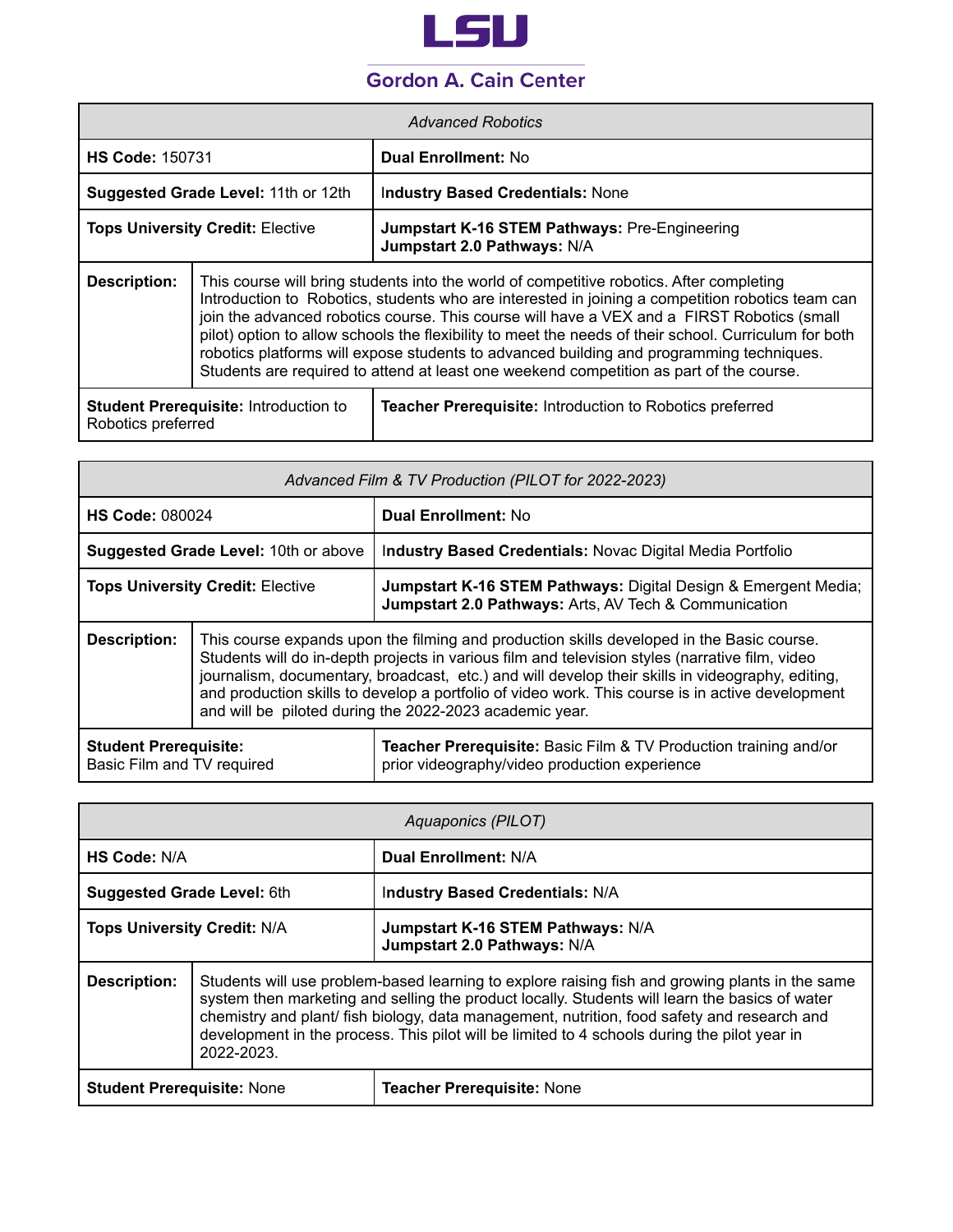

|                                             |                                                                                                                                                                                                                                                                                                                                                                                                            | <b>Basic Film &amp; TV Production</b>                                                                                                        |
|---------------------------------------------|------------------------------------------------------------------------------------------------------------------------------------------------------------------------------------------------------------------------------------------------------------------------------------------------------------------------------------------------------------------------------------------------------------|----------------------------------------------------------------------------------------------------------------------------------------------|
| <b>HS Code: 080023</b>                      |                                                                                                                                                                                                                                                                                                                                                                                                            | <b>Dual Enrollment: No</b>                                                                                                                   |
| <b>Suggested Grade Level: 10th or above</b> |                                                                                                                                                                                                                                                                                                                                                                                                            | Industry Based Credentials: Novac Digital Media Portfolio                                                                                    |
| <b>Tops University Credit: Elective</b>     |                                                                                                                                                                                                                                                                                                                                                                                                            | <b>Jumpstart K-16 STEM Pathways: Digital Design &amp; Emergent Media</b><br><b>Jumpstart 2.0 Pathways: Arts, AV Tech &amp; Communication</b> |
| Description:                                | This course serves as an introduction to the filming and production skills required to create<br>audiovisual media in the realm of film and television. Students will learn the differences between<br>various film and television styles (narrative film, video journalism, documentary, broadcast, etc.)<br>and will learn proper videography, editing, and production skills through hands-on projects. |                                                                                                                                              |
| <b>Student Prerequisite: None</b>           |                                                                                                                                                                                                                                                                                                                                                                                                            | <b>Teacher Prerequisite:</b> Prior videography/video production experience<br>is beneficial.                                                 |

| <b>Bioinformatics (PILOT)</b>                                                                                                                                                                                                                                                                                                                                                                                                                                                                                                                                                                                                                                                                                                                                                                                   |  |                                                                                                   |
|-----------------------------------------------------------------------------------------------------------------------------------------------------------------------------------------------------------------------------------------------------------------------------------------------------------------------------------------------------------------------------------------------------------------------------------------------------------------------------------------------------------------------------------------------------------------------------------------------------------------------------------------------------------------------------------------------------------------------------------------------------------------------------------------------------------------|--|---------------------------------------------------------------------------------------------------|
| <b>HS Code: 090813</b>                                                                                                                                                                                                                                                                                                                                                                                                                                                                                                                                                                                                                                                                                                                                                                                          |  | <b>Dual Enrollment: No</b>                                                                        |
| Suggested Grade Level: 11th or 12th                                                                                                                                                                                                                                                                                                                                                                                                                                                                                                                                                                                                                                                                                                                                                                             |  | <b>Industry Based Credentials: None</b>                                                           |
| <b>Tops University Credit: Elective</b>                                                                                                                                                                                                                                                                                                                                                                                                                                                                                                                                                                                                                                                                                                                                                                         |  | <b>Jumpstart K-16 STEM Pathways: Biomedical Sciences</b><br>Jumpstart 2.0 Pathways: Human Service |
| <b>Description:</b><br>This course introduces bioinformatics to high school students, emphasizing searching and<br>retrieving biological data, sorting the data, and finally analyzing the sorted data to draw<br>meaningful conclusions. This course involves hands-on activities and projects on<br>computers/laptops and teaches students how to relate the outcome of each activity to a real-life<br>biological scenario. While moving through this course, students are introduced to cutting-edge<br>bioinformatics resources and tools so that by the end of the course they are prepared to either<br>pursue advanced college-level computational biological studies, or apply the knowledge gained<br>in this course to tackle common bioinformatic tasks at a university-level biology research lab. |  |                                                                                                   |
| <b>Student Prerequisite: None</b><br><b>Teacher Prerequisite: None</b>                                                                                                                                                                                                                                                                                                                                                                                                                                                                                                                                                                                                                                                                                                                                          |  |                                                                                                   |

|                                              | <b>Biomedical Capstone (PILOT)</b>                                                                                                                                                                                                                                                                                                                                                                                                                                                                                          |                                                                                                     |  |
|----------------------------------------------|-----------------------------------------------------------------------------------------------------------------------------------------------------------------------------------------------------------------------------------------------------------------------------------------------------------------------------------------------------------------------------------------------------------------------------------------------------------------------------------------------------------------------------|-----------------------------------------------------------------------------------------------------|--|
| <b>HS Code: 090812</b>                       |                                                                                                                                                                                                                                                                                                                                                                                                                                                                                                                             | <b>Dual Enrollment: No</b>                                                                          |  |
| <b>Suggested Grade Level: 12th</b>           |                                                                                                                                                                                                                                                                                                                                                                                                                                                                                                                             | <b>Industry Based Credentials: None</b>                                                             |  |
| <b>Tops University Credit: Elective</b>      |                                                                                                                                                                                                                                                                                                                                                                                                                                                                                                                             | <b>Jumpstart K-16 STEM Pathways: Biomedical Sciences</b><br>Jumpstart 2.0 Pathways: Health Sciences |  |
| Description:                                 | This course is for seniors in the Biomedical Academy. Students spend time interning for a wide<br>range of biomedically focused local companies, businesses, and organizations. Students in this<br>course will gain work experience and become more familiar with several possible career paths<br>and opportunities available to them so that they can make informed decisions on how to best<br>achieve their biomedical professional goals. It is recommended that students have access to<br>their own transportation. |                                                                                                     |  |
| <b>Student Prerequisite: Introduction to</b> |                                                                                                                                                                                                                                                                                                                                                                                                                                                                                                                             | <b>Teacher Prerequisite: Introduction to Biomedical Science,</b>                                    |  |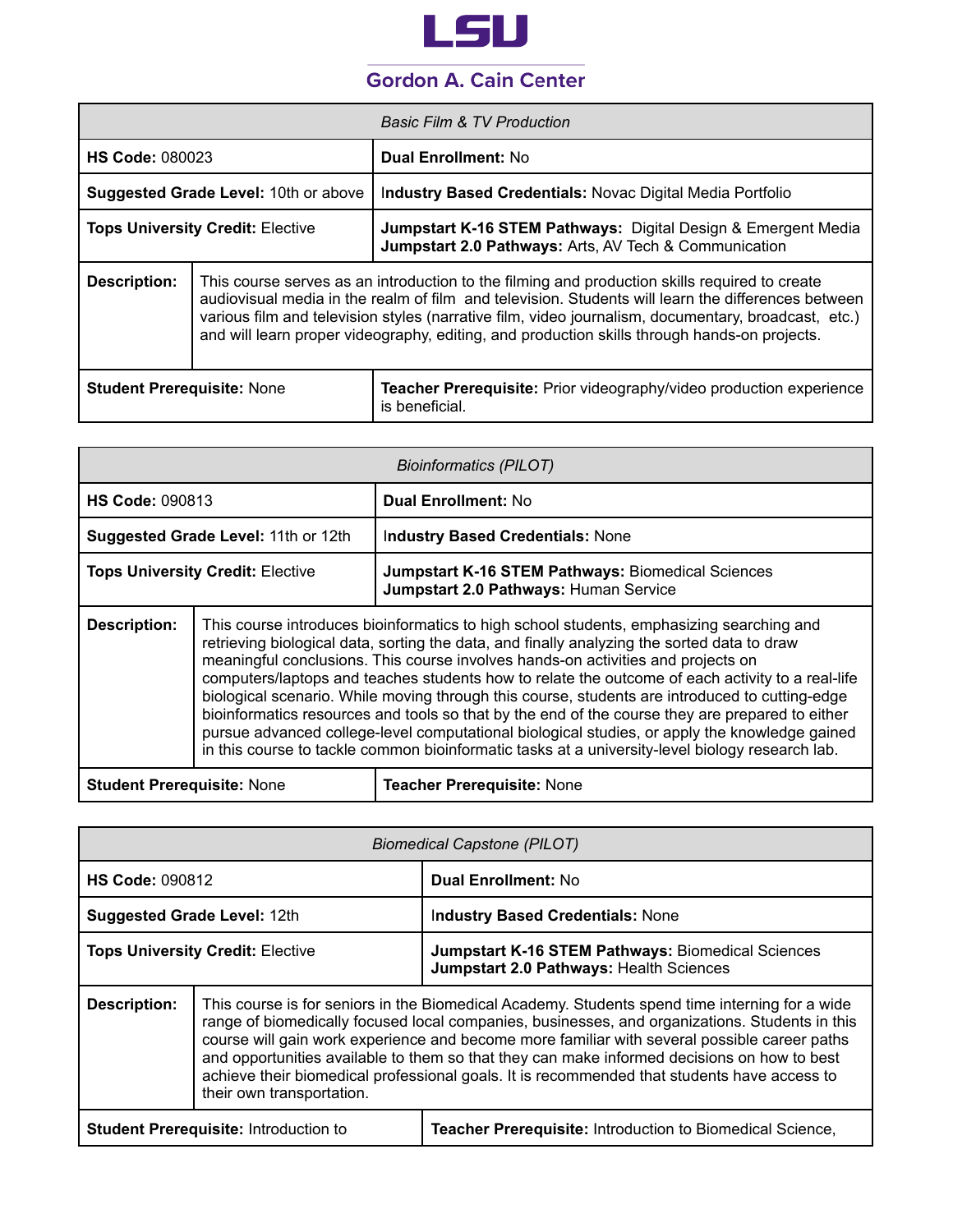

| Biomedical Science, Comparative Anatomy | Comparative Anatomy and Physiology |
|-----------------------------------------|------------------------------------|
| and Physiology                          |                                    |

|                                                                                                                                                                                                                                                                                                                                                                                                                                                                                                                                                                                                                                                                                                     | Coding for the Web |                                                                                                                                                                         |  |
|-----------------------------------------------------------------------------------------------------------------------------------------------------------------------------------------------------------------------------------------------------------------------------------------------------------------------------------------------------------------------------------------------------------------------------------------------------------------------------------------------------------------------------------------------------------------------------------------------------------------------------------------------------------------------------------------------------|--------------------|-------------------------------------------------------------------------------------------------------------------------------------------------------------------------|--|
| <b>HS Code: 040244</b>                                                                                                                                                                                                                                                                                                                                                                                                                                                                                                                                                                                                                                                                              |                    | <b>Dual Enrollment: No</b>                                                                                                                                              |  |
| Suggested Grade Level: 10th or above                                                                                                                                                                                                                                                                                                                                                                                                                                                                                                                                                                                                                                                                |                    | Industry Based Credentials: Novac Digital Media Portfolio                                                                                                               |  |
| <b>Tops University Credit: Elective</b>                                                                                                                                                                                                                                                                                                                                                                                                                                                                                                                                                                                                                                                             |                    | Jumpstart K-16 STEM Pathways: Digital Design &<br><b>Emergent Media</b><br>Jumpstart 2.0 Pathways: Arts, AV Tech & Comm; Business<br>Management; Information Technology |  |
| Coding for the web is an introductory course focusing on the foundational programming<br><b>Description:</b><br>concepts in web development, such as: functions, loops, conditional statements, async<br>functions, lambdas, as well as analyzing and solving problems like a programmer. Though this<br>course uses HTML5, CSS3, JSS, and ES6, this is not a "web design" course. Students will have<br>the skills, knowledge, and experience to create web applets by the end of the course. The main<br>goal of this course is to develop students that have the ability to think critically about how to<br>solve problems using computational thinking and good old-fashioned troubleshooting. |                    |                                                                                                                                                                         |  |
| <b>Student Prerequisite: None</b>                                                                                                                                                                                                                                                                                                                                                                                                                                                                                                                                                                                                                                                                   |                    | <b>Teacher Prerequisite:</b>                                                                                                                                            |  |

|                                                                               | Comparative Anatomy & Physiology                                                                                                                                                                                                                                                                                                                                                                                                                                                                                                                                                                                                                                                                     |                                                                                                                     |  |
|-------------------------------------------------------------------------------|------------------------------------------------------------------------------------------------------------------------------------------------------------------------------------------------------------------------------------------------------------------------------------------------------------------------------------------------------------------------------------------------------------------------------------------------------------------------------------------------------------------------------------------------------------------------------------------------------------------------------------------------------------------------------------------------------|---------------------------------------------------------------------------------------------------------------------|--|
| <b>HS Code: 312095</b>                                                        |                                                                                                                                                                                                                                                                                                                                                                                                                                                                                                                                                                                                                                                                                                      | <b>Dual Enrollment: No</b>                                                                                          |  |
| Suggested Grade Level: 9th or 10th<br><b>Industry Based Credentials: None</b> |                                                                                                                                                                                                                                                                                                                                                                                                                                                                                                                                                                                                                                                                                                      |                                                                                                                     |  |
| <b>Tops University Credit: Elective</b><br><b>Health Sciences</b>             |                                                                                                                                                                                                                                                                                                                                                                                                                                                                                                                                                                                                                                                                                                      | Jumpstart K-16 STEM Pathways: Biomedical Sciences<br>Jumpstart 2.0 Pathways: Agriculture, Food & Natural Resources; |  |
| <b>Description:</b>                                                           | This course engages students in rigorous study of the body's physiological systems and then<br>compares these systems across many species in the animal kingdom (both vertebrates and<br>invertebrates). Course assignments range from formal assessments to hands-on dissections and<br>labs. Additionally, this course places an emphasis on public speaking through scientific<br>presentations and independent research to enhance scientific reading and writing skills.<br>Students will also learn to read and interpret published scientific articles to examine evolutionary<br>relationships between species, making connections that will be built on in later bioinformatics<br>studies. |                                                                                                                     |  |
| <b>Student Prerequisite: None</b><br><b>Teacher Prerequisite:</b>             |                                                                                                                                                                                                                                                                                                                                                                                                                                                                                                                                                                                                                                                                                                      |                                                                                                                     |  |

| Cybersecurity                           |                                                                                                                  |  |
|-----------------------------------------|------------------------------------------------------------------------------------------------------------------|--|
| <b>HS Code: 040217</b>                  | <b>Dual Enrollment:</b> DE option not available for   Cr. Hr: 3<br>2022-23<br>CSC 1011 (LSU E beginning 2023-24) |  |
| Suggested Grade Level: 9th or above     | Industry Based Credentials: CompTIA IT Fundamentals                                                              |  |
| <b>Tops University Credit: Elective</b> | <b>Jumpstart K-16 STEM Pathways: Computing</b>                                                                   |  |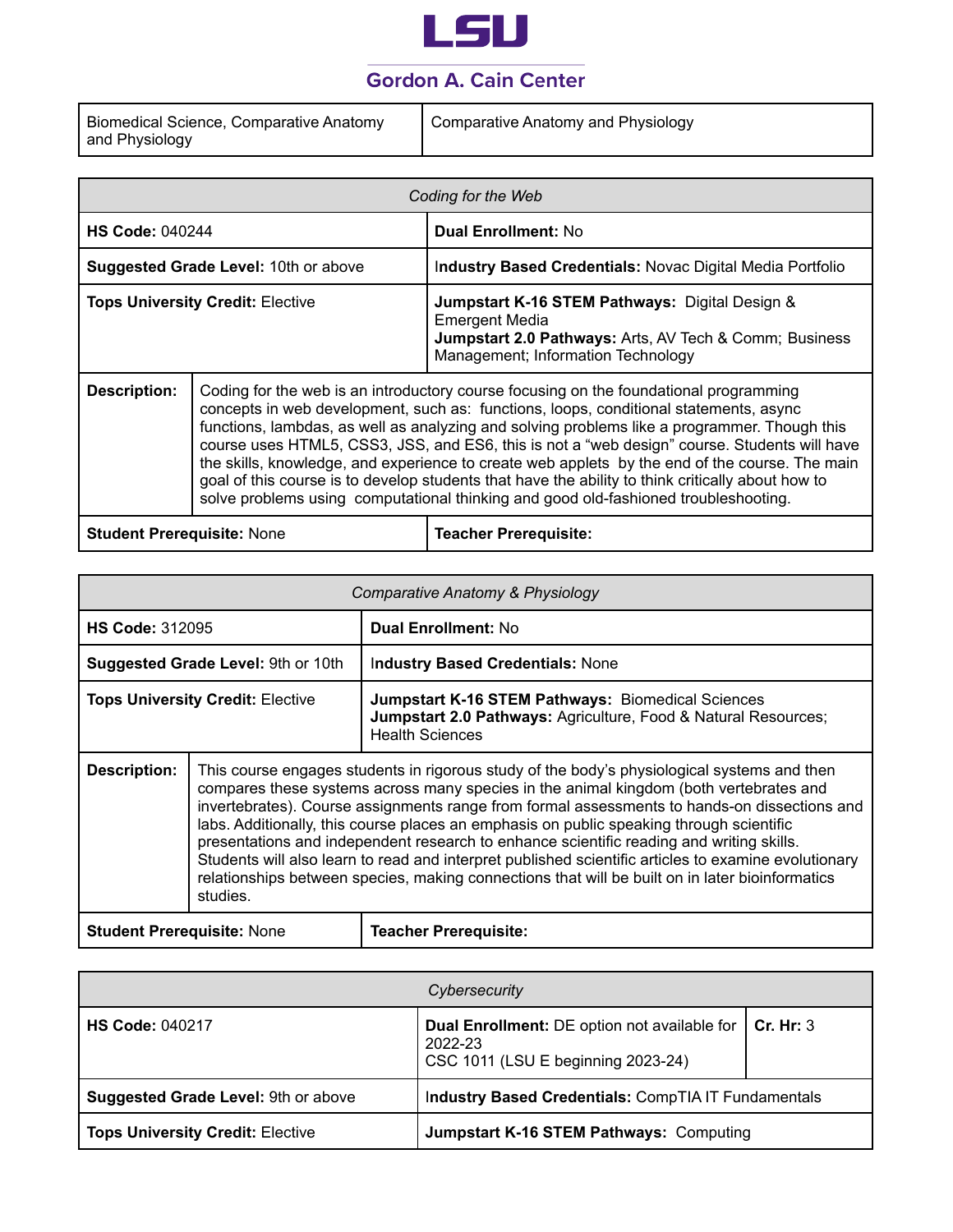

|                              |                                                      | Jumpstart 2.0 Pathways: Universal Safety Course                                                                                                                                                                                                                                                                                                                                                                                                                                                 |
|------------------------------|------------------------------------------------------|-------------------------------------------------------------------------------------------------------------------------------------------------------------------------------------------------------------------------------------------------------------------------------------------------------------------------------------------------------------------------------------------------------------------------------------------------------------------------------------------------|
| <b>Description:</b>          | take the CompTIA IT Fundamentals certification exam. | This course is designed to foster interest in Information Technology and networking careers.<br>Through hands-on projects, students learn to install and administer operating systems, to have<br>computers communicate with each other and to detect and repair vulnerabilities in systems and<br>networks. This course also covers connections of computing and society, including ethics,<br>security, and privacy in on-line communication. Students taking this course will be expected to |
| <b>Student Prerequisite:</b> |                                                      | <b>Teacher Prerequisite: None</b>                                                                                                                                                                                                                                                                                                                                                                                                                                                               |

None (for 2022-23) BOR and LSU DE eligibility criteria may apply starting 2023-24

| Data Manipulation and Analysis                             |                                                                                                                                                                                                                                                                                                                                                                                                                                                                                                                                                                                                                                                                                                                                              |                                                                                                                                                                                                                                                                                                       |
|------------------------------------------------------------|----------------------------------------------------------------------------------------------------------------------------------------------------------------------------------------------------------------------------------------------------------------------------------------------------------------------------------------------------------------------------------------------------------------------------------------------------------------------------------------------------------------------------------------------------------------------------------------------------------------------------------------------------------------------------------------------------------------------------------------------|-------------------------------------------------------------------------------------------------------------------------------------------------------------------------------------------------------------------------------------------------------------------------------------------------------|
| <b>HS Code: 080532</b>                                     |                                                                                                                                                                                                                                                                                                                                                                                                                                                                                                                                                                                                                                                                                                                                              | <b>Dual Enrollment: No</b>                                                                                                                                                                                                                                                                            |
|                                                            | <b>Suggested Grade Level: 10th or above</b>                                                                                                                                                                                                                                                                                                                                                                                                                                                                                                                                                                                                                                                                                                  | <b>Industry Based Credentials: None</b>                                                                                                                                                                                                                                                               |
| <b>Tops University Credit: Elective</b>                    |                                                                                                                                                                                                                                                                                                                                                                                                                                                                                                                                                                                                                                                                                                                                              | <b>Jumpstart K-16 STEM Pathways: Biomedical Sciences;</b><br>Computing; Digital Design & Emergent Media;<br>Pre-Engineering; Cyber.org Cybersecurity<br>Jumpstart 2.0 Pathways: Business Management; Health<br>Sciences; Information Tech; Manufacturing; Transportation,<br>Distribution & Logistics |
| <b>Description:</b>                                        | This course introduces students to the emerging field of Data Science. Instructional units cover<br>the standard practices for effective data manipulation, analysis, and interpretation as well as<br>necessary concepts in the three disciplines involved (mathematics, statistics, and computing.)<br>Numerous examples of typical scenarios are provided. The emphasis on this course is in the<br>application of the concepts rather than the theory. In the second semester, students will work in<br>teams on large projects in which they will use programming to analyze large datasets and create<br>models. The students will summarize their findings for each project in a written report and will<br>also present them orally. |                                                                                                                                                                                                                                                                                                       |
| <b>Student Prerequisite: a prior programming</b><br>course |                                                                                                                                                                                                                                                                                                                                                                                                                                                                                                                                                                                                                                                                                                                                              | Teacher Prerequisite: prior programming experience                                                                                                                                                                                                                                                    |

| Digital Image                        |                                                                                                                                                                                                                                                                                                                                                                                                                                                                                                                                      |                                                                                                                                |           |
|--------------------------------------|--------------------------------------------------------------------------------------------------------------------------------------------------------------------------------------------------------------------------------------------------------------------------------------------------------------------------------------------------------------------------------------------------------------------------------------------------------------------------------------------------------------------------------------|--------------------------------------------------------------------------------------------------------------------------------|-----------|
| <b>HS Code: 080021</b>               |                                                                                                                                                                                                                                                                                                                                                                                                                                                                                                                                      | Dual Enrollment: ART2050 (LSU A&M)                                                                                             | Cr. Hr: 3 |
| Suggested Grade Level: 10th or above |                                                                                                                                                                                                                                                                                                                                                                                                                                                                                                                                      | Industry Based Credentials: Novac Digital Media Portfolio                                                                      |           |
| <b>Tops University Credit: Art</b>   |                                                                                                                                                                                                                                                                                                                                                                                                                                                                                                                                      | Jumpstart K-16 STEM Pathways: Digital Design & Emergent<br>Media<br>Jumpstart 2.0 Pathways: Universal Computer Literacy Course |           |
| <b>Description:</b>                  | This course is based on hands-on training in the use of computer hardware and software to<br>create digital graphics with Photoshop and Illustrator. As the student develops familiarity with<br>these industry standard programs and graphic tools, 2D animation and design projects will be<br>overseen by mentors. The 2D animation partition of the class focuses on rigging, planar<br>tracking, rotoscoping and motion tracking in order to develop seamless continuity of character<br>animation and dynamic set development. |                                                                                                                                |           |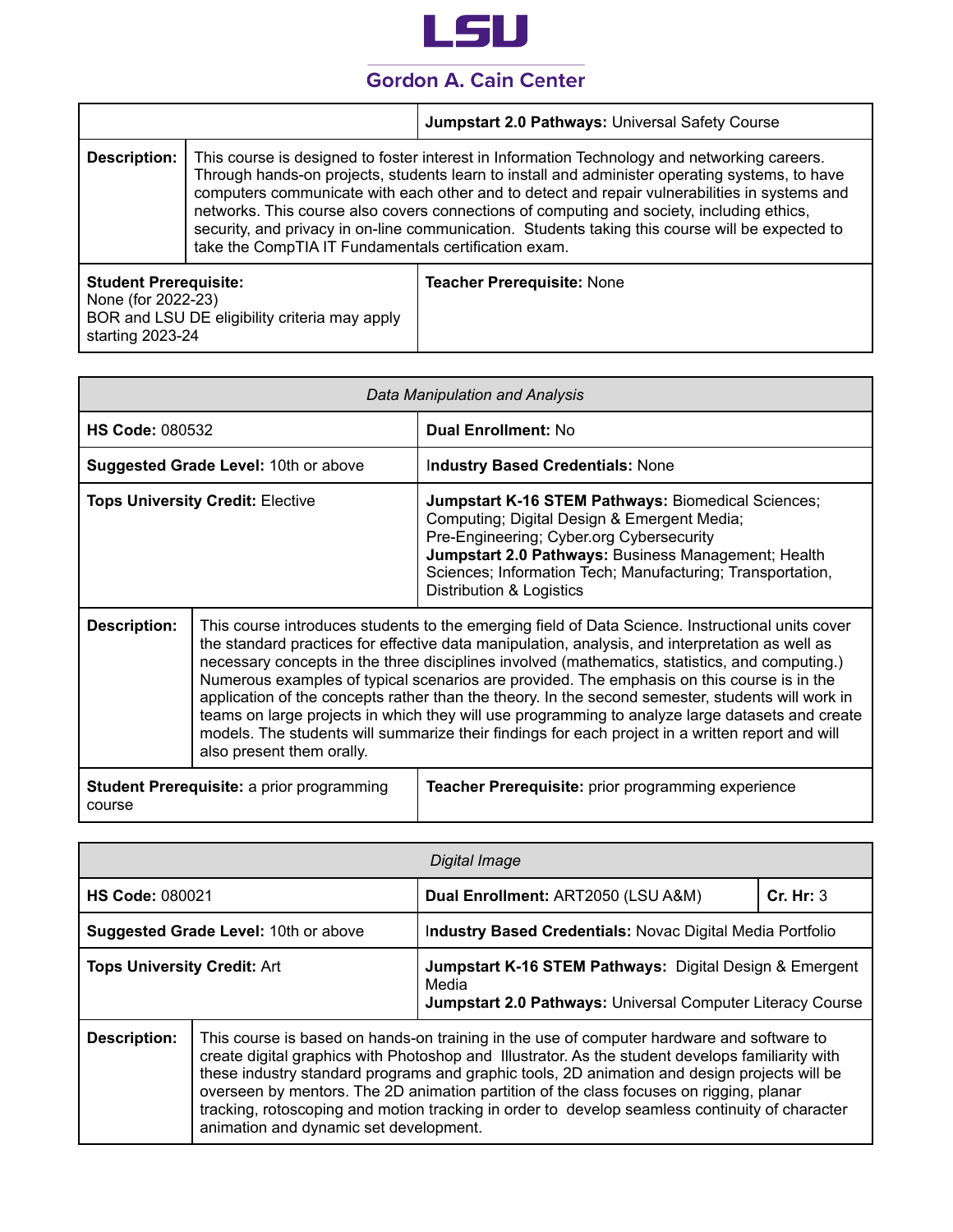

| <b>Teacher Prerequisite:</b><br><b>Student Prerequisite:</b><br>BOR and LSU DE eligibility criteria apply |  |
|-----------------------------------------------------------------------------------------------------------|--|
|-----------------------------------------------------------------------------------------------------------|--|

| <b>Digital Storytelling</b>                                                                                                                                                                                                                                                                                                                                                                                                                                                                                                                                                                                                                                                                                                                                                                                                                                                                                                                                                                                                                                                                                                             |                                                                                                                                                                                                                               |  |
|-----------------------------------------------------------------------------------------------------------------------------------------------------------------------------------------------------------------------------------------------------------------------------------------------------------------------------------------------------------------------------------------------------------------------------------------------------------------------------------------------------------------------------------------------------------------------------------------------------------------------------------------------------------------------------------------------------------------------------------------------------------------------------------------------------------------------------------------------------------------------------------------------------------------------------------------------------------------------------------------------------------------------------------------------------------------------------------------------------------------------------------------|-------------------------------------------------------------------------------------------------------------------------------------------------------------------------------------------------------------------------------|--|
|                                                                                                                                                                                                                                                                                                                                                                                                                                                                                                                                                                                                                                                                                                                                                                                                                                                                                                                                                                                                                                                                                                                                         | <b>Dual Enrollment: No</b>                                                                                                                                                                                                    |  |
|                                                                                                                                                                                                                                                                                                                                                                                                                                                                                                                                                                                                                                                                                                                                                                                                                                                                                                                                                                                                                                                                                                                                         | Industry Based Credentials: Novac Digital Media Portfolio                                                                                                                                                                     |  |
|                                                                                                                                                                                                                                                                                                                                                                                                                                                                                                                                                                                                                                                                                                                                                                                                                                                                                                                                                                                                                                                                                                                                         | Jumpstart K-16 STEM Pathways: Digital Design & Emergent Media;<br><b>Jumpstart 2.0 Pathways: Arts, AV Tech &amp; Communication; Business</b><br>Management; Hospitality and Tourism; Human Service; Information<br>Technology |  |
| This is a project-based learning (PBL) inspired course that utilizes a PBL assessment guide in<br><b>Description:</b><br>addition to thoughtful integrated learning. Throughout the course, experimentation, and the<br>practice of storytelling through the lenses of multiple mediums allows students to develop<br>narrative reasoning skills, while simultaneously giving them a realm to be creative and<br>challenged. The course was created in response to the demand from "entertainment" industries<br>for individuals skilled in content creation and transfer of thinking. The purpose of this course is to<br>get our students to become creators rather than just consumers. The course focuses on content<br>creation, specifically in the realms of: Visual, Auditory, Videographic, and Interactive<br>Storytelling. The course also focuses on Digital Literacy, and how to become a responsible<br>denizen. At any point throughout the course, students use information and communication<br>technologies to find, evaluate, create, and communicate information, requiring both cognitive<br>and technical skills. |                                                                                                                                                                                                                               |  |
|                                                                                                                                                                                                                                                                                                                                                                                                                                                                                                                                                                                                                                                                                                                                                                                                                                                                                                                                                                                                                                                                                                                                         | <b>HS Code: 040241</b><br><b>Suggested Grade Level: 9th</b><br><b>Tops University Credit: Art</b>                                                                                                                             |  |

**Student Prerequisite:** None **Teacher Prerequisite:**

| <b>Engineering Design and Development</b>                                   |                                                                                                                                                                                                                                                                                                                                                                                                                                                                                                                                                                                                                                                                                                                                                                                          |                                                                                                                                  |
|-----------------------------------------------------------------------------|------------------------------------------------------------------------------------------------------------------------------------------------------------------------------------------------------------------------------------------------------------------------------------------------------------------------------------------------------------------------------------------------------------------------------------------------------------------------------------------------------------------------------------------------------------------------------------------------------------------------------------------------------------------------------------------------------------------------------------------------------------------------------------------|----------------------------------------------------------------------------------------------------------------------------------|
| <b>HS Code: 110861</b>                                                      |                                                                                                                                                                                                                                                                                                                                                                                                                                                                                                                                                                                                                                                                                                                                                                                          | <b>Dual Enrollment: No</b>                                                                                                       |
| <b>Suggested Grade Level: 10th</b>                                          |                                                                                                                                                                                                                                                                                                                                                                                                                                                                                                                                                                                                                                                                                                                                                                                          | Industry Based Credentials: Autodesk Inventor (Advanced)                                                                         |
| <b>Tops University Credit: Art</b>                                          |                                                                                                                                                                                                                                                                                                                                                                                                                                                                                                                                                                                                                                                                                                                                                                                          | <b>Jumpstart K-16 STEM Pathways: Pre-Engineering;</b><br>Jumpstart 2.0 Pathways: Architecture and Construction;<br>Manufacturing |
| <b>Description:</b>                                                         | The primary intent of the course is to provide the student with the skills necessary to understand,<br>interpret, and create engineering drawings and working sketches. The student will learn to<br>create 3D models and engineering drawings using Inventor. In addition to developing spatial<br>reasoning and technical drawing skills, students will work on technical writing skills and certain<br>soft skills through journal article reflections, work ethic lessons, and oral presentations on<br>various topics throughout the semester. The course will culminate with a 6-8 week long final<br>project where students will work on teams to identify a problem, design a unique solution using<br>Inventor, create a prototype on a 3D Printer, and then test the solution. |                                                                                                                                  |
| <b>Student Prerequisite: Preferred concurrent</b><br>enrollment in Geometry |                                                                                                                                                                                                                                                                                                                                                                                                                                                                                                                                                                                                                                                                                                                                                                                          | <b>Teacher Prerequisite: None</b>                                                                                                |

| <b>Engineering Economy</b> |                                   |             |
|----------------------------|-----------------------------------|-------------|
| <b>HS Code: 144200</b>     | Dual Enrollment: IE3201 (LSU A&M) | l Cr. Hr: 3 |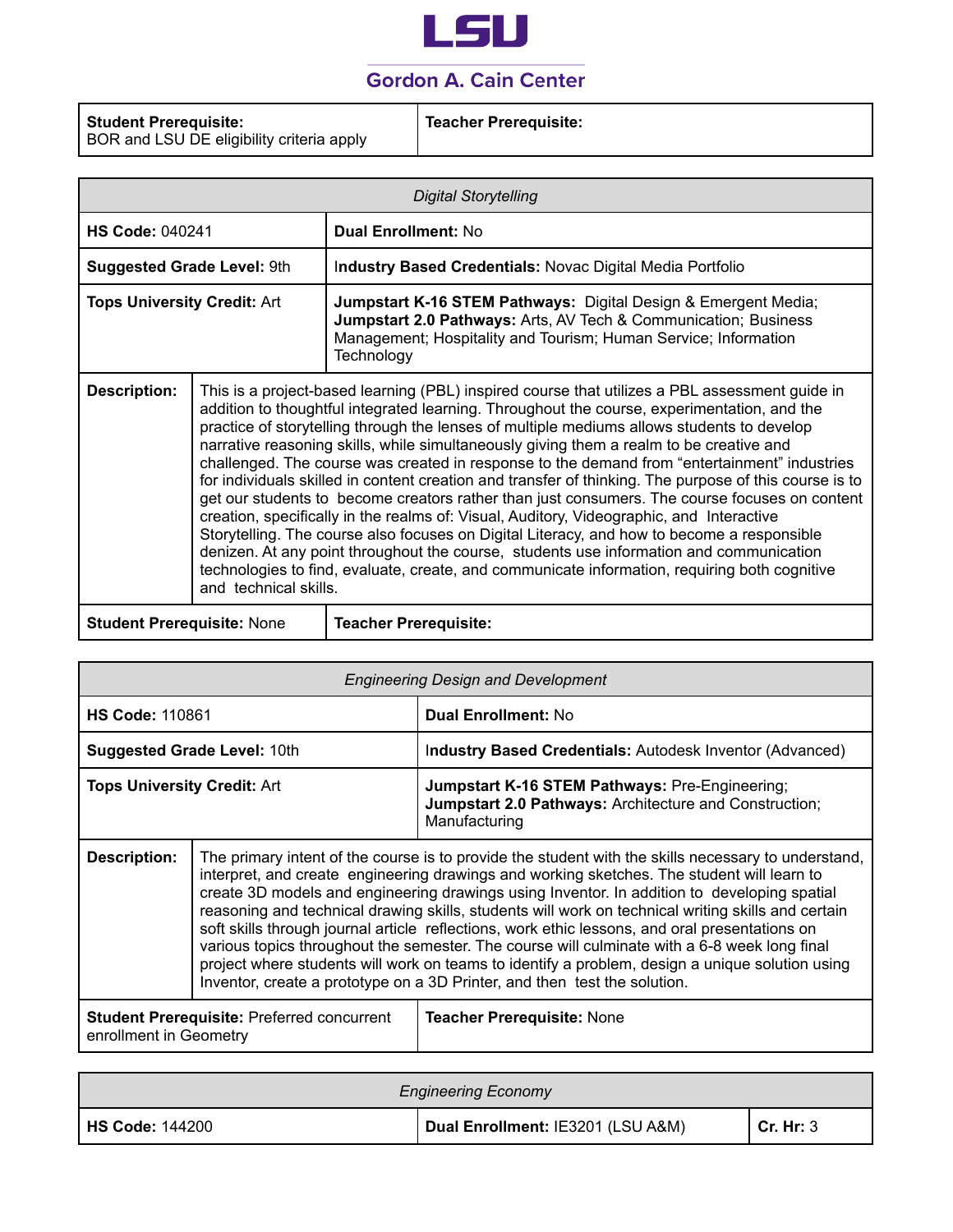

| Jumpstart K-16 STEM Pathways: Pre-Engineering<br><b>Tops University Credit: Elective</b><br>Jumpstart 2.0 Pathways: None<br><b>Description:</b><br>The Engineering Economy course is designed to teach students about the time value of money,<br>cash flows occurring at different times with different amounts, and equivalence at different<br>interest rates. These concepts will be used to evaluate engineering project proposals using<br>well-accepted economic analysis techniques, such as present worth, future worth, capitalized<br>cost, life-cycle costing, annual worth, rate of return, or benefit/cost analysis. Additionally,<br>techniques such as replacement/retention studies, breakeven analysis, and payback analysis<br>help make informed decisions about future uses of existing assets and systems. | Suggested Grade Level: 11th or 12th |  | <b>Industry Based Credentials: None</b> |
|----------------------------------------------------------------------------------------------------------------------------------------------------------------------------------------------------------------------------------------------------------------------------------------------------------------------------------------------------------------------------------------------------------------------------------------------------------------------------------------------------------------------------------------------------------------------------------------------------------------------------------------------------------------------------------------------------------------------------------------------------------------------------------------------------------------------------------|-------------------------------------|--|-----------------------------------------|
|                                                                                                                                                                                                                                                                                                                                                                                                                                                                                                                                                                                                                                                                                                                                                                                                                                  |                                     |  |                                         |
|                                                                                                                                                                                                                                                                                                                                                                                                                                                                                                                                                                                                                                                                                                                                                                                                                                  |                                     |  |                                         |

| Student Prerequisite:                     | Teacher Prerequisite: None |
|-------------------------------------------|----------------------------|
| BOR and LSU DE eligibility criteria apply |                            |

| <b>Forensic Science</b>                 |                                                                                                                                                                                                                                                                                                                                                                                                                                                                                                                          |                                                                                                                |
|-----------------------------------------|--------------------------------------------------------------------------------------------------------------------------------------------------------------------------------------------------------------------------------------------------------------------------------------------------------------------------------------------------------------------------------------------------------------------------------------------------------------------------------------------------------------------------|----------------------------------------------------------------------------------------------------------------|
| <b>HS Code: 312096</b>                  |                                                                                                                                                                                                                                                                                                                                                                                                                                                                                                                          | <b>Dual Enrollment: No</b>                                                                                     |
| Suggested Grade Level: 10th or 11th     |                                                                                                                                                                                                                                                                                                                                                                                                                                                                                                                          | Industry Based Credentials: N/A                                                                                |
| <b>Tops University Credit: Elective</b> |                                                                                                                                                                                                                                                                                                                                                                                                                                                                                                                          | <b>Jumpstart K-16 STEM Pathways: Biomedical</b><br>Jumpstart 2.0 Pathways: Human Services; Law & Public Safety |
| <b>Description:</b>                     | This lab-intensive course allows students to pursue an in-depth study of forensic science as a<br>tool for collecting evidence and crime scene analysis. Areas of study include physical evidence,<br>properties of matter and the analysis of glass, drugs, forensic toxicology, the microscope,<br>forensic serology, DNA, trace evidence, fire investigation, investigation of explosives,<br>fingerprints, ballistics, forensic anthropology, casts and impressions, document examination and<br>computer forensics. |                                                                                                                |
| <b>Student Prerequisite:</b>            |                                                                                                                                                                                                                                                                                                                                                                                                                                                                                                                          | <b>Teacher Prerequisite:</b>                                                                                   |

| <b>Interactive Computing</b>                               |                                                                                                                                                                                                                                                                                                                                                                                                                                                                                                                                                                                                                                                                                        |                                                                                                                                    |
|------------------------------------------------------------|----------------------------------------------------------------------------------------------------------------------------------------------------------------------------------------------------------------------------------------------------------------------------------------------------------------------------------------------------------------------------------------------------------------------------------------------------------------------------------------------------------------------------------------------------------------------------------------------------------------------------------------------------------------------------------------|------------------------------------------------------------------------------------------------------------------------------------|
| <b>HS Code: 061180</b>                                     |                                                                                                                                                                                                                                                                                                                                                                                                                                                                                                                                                                                                                                                                                        | <b>Dual Enrollment: No</b>                                                                                                         |
|                                                            | <b>Suggested Grade Level: 10th or above</b>                                                                                                                                                                                                                                                                                                                                                                                                                                                                                                                                                                                                                                            | Industry Based Credentials: N/A                                                                                                    |
| <b>Tops University Credit: Elective</b>                    |                                                                                                                                                                                                                                                                                                                                                                                                                                                                                                                                                                                                                                                                                        | <b>Jumpstart K-16 STEM Pathways: Computing</b><br>Jumpstart 2.0 Pathways: Arts, AV Tech & Communication;<br>Information Technology |
| <b>Description:</b>                                        | This course focuses on the nuances of programming for interacting with the real world in two<br>representative areas: autonomous robots and the front end of web applications. Students learn<br>how to iteratively approximate a software model to the realities of the physical hardware, how to<br>write test suites and how to systematically debug their programs. Through fun and engaging<br>projects, the students learn problem solving skills, such as programming robots to navigate<br>mazes and play soccer, developing on-line pages to read sensors and control actuators in<br>greenhouses, and automating devices at home with Internet of Things (IoT) technologies. |                                                                                                                                    |
| <b>Student Prerequisite: a prior programming</b><br>course |                                                                                                                                                                                                                                                                                                                                                                                                                                                                                                                                                                                                                                                                                        | Teacher Prerequisite: prior programming experience                                                                                 |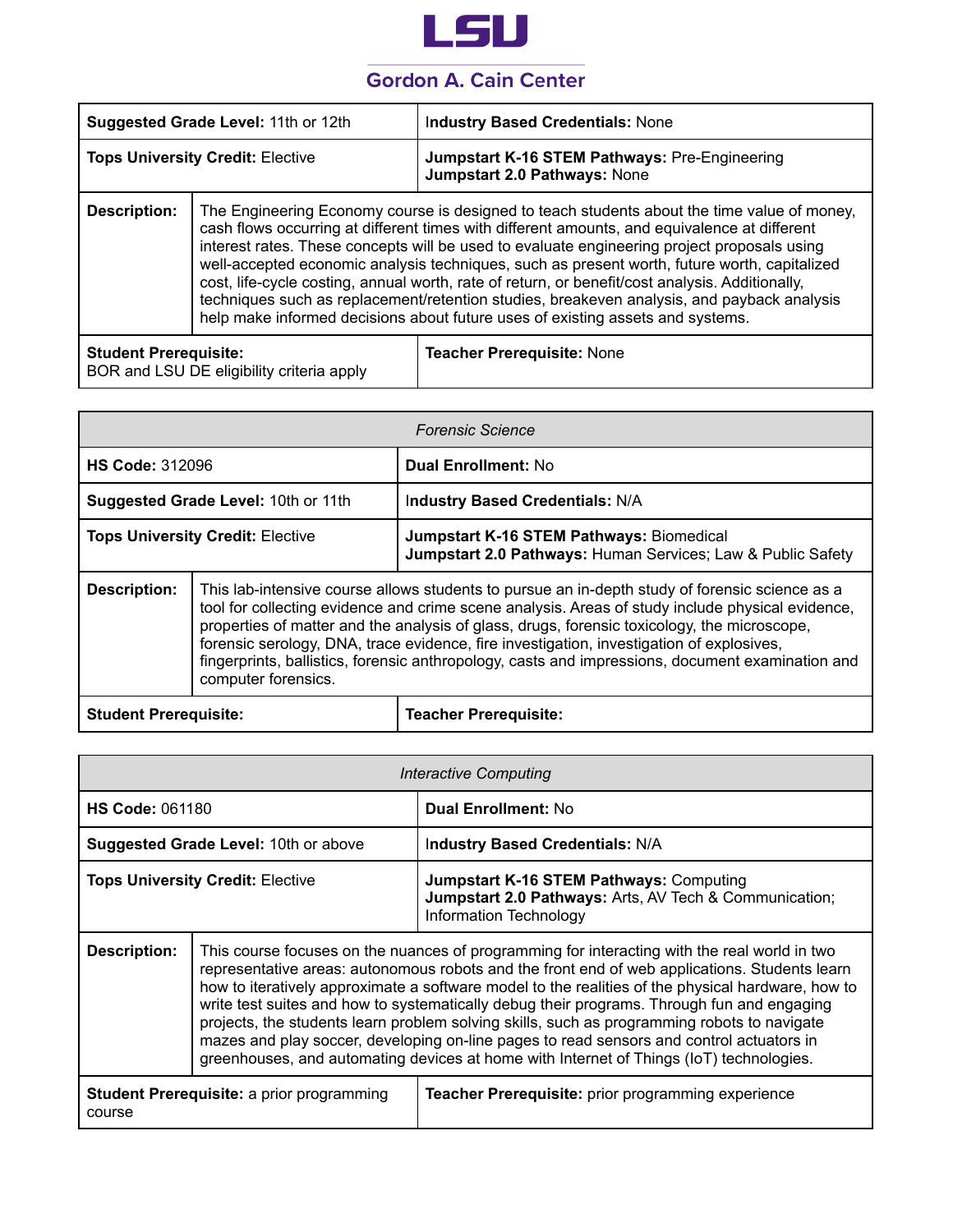

| Interactive Digital Media Capstone      |                                                                                                                                                                                                                                                                                                                                                                                                                                                                                                                                                                                                                                                                             |                                                                                                                                    |
|-----------------------------------------|-----------------------------------------------------------------------------------------------------------------------------------------------------------------------------------------------------------------------------------------------------------------------------------------------------------------------------------------------------------------------------------------------------------------------------------------------------------------------------------------------------------------------------------------------------------------------------------------------------------------------------------------------------------------------------|------------------------------------------------------------------------------------------------------------------------------------|
| <b>HS Code: 040245</b>                  |                                                                                                                                                                                                                                                                                                                                                                                                                                                                                                                                                                                                                                                                             | <b>Dual Enrollment: No</b>                                                                                                         |
| Suggested Grade Level: 11th or above    |                                                                                                                                                                                                                                                                                                                                                                                                                                                                                                                                                                                                                                                                             | Industry Based Credentials: Novac Digital Media Portfolio                                                                          |
| <b>Tops University Credit: Elective</b> |                                                                                                                                                                                                                                                                                                                                                                                                                                                                                                                                                                                                                                                                             | <b>Jumpstart K-16 STEM Pathways: Digital Design and</b><br>Emergent Media<br>Jumpstart 2.0 Pathways: Arts, AV Tech & Communication |
| <b>Description:</b>                     | Interaction design & experience design incorporating digital media assets with programming to<br>create interactive experiences. This is an advanced projects course to synthesize media and<br>digital storytelling from other production courses into emergent media projects. Capstone<br>Projects are faculty facilitated, student led teams creating a digital media artifact from conception<br>to presentation. Example works might include a 2D or 3D video game; a student-developed<br>social network web application; a movie or animation; interactive informational kiosk for a<br>museum or library; a concert of student-created digital media performances. |                                                                                                                                    |
| <b>Student Prerequisite:</b>            |                                                                                                                                                                                                                                                                                                                                                                                                                                                                                                                                                                                                                                                                             | <b>Teacher Prerequisite:</b> Prior experience in media production is<br>required, experience with coding is beneficial.            |

| Introduction to Biomedical Sciences     |                                                                                                                                                                                                                                                                                                                                                                                                                                                                                                                                                                                                                                                                             |                                                                                                                                              |
|-----------------------------------------|-----------------------------------------------------------------------------------------------------------------------------------------------------------------------------------------------------------------------------------------------------------------------------------------------------------------------------------------------------------------------------------------------------------------------------------------------------------------------------------------------------------------------------------------------------------------------------------------------------------------------------------------------------------------------------|----------------------------------------------------------------------------------------------------------------------------------------------|
| <b>HS Code: 090811</b>                  |                                                                                                                                                                                                                                                                                                                                                                                                                                                                                                                                                                                                                                                                             | <b>Dual Enrollment: No</b>                                                                                                                   |
| <b>Suggested Grade Level: 9th</b>       |                                                                                                                                                                                                                                                                                                                                                                                                                                                                                                                                                                                                                                                                             | <b>Industry Based Credentials: None</b>                                                                                                      |
| <b>Tops University Credit: Elective</b> |                                                                                                                                                                                                                                                                                                                                                                                                                                                                                                                                                                                                                                                                             | <b>Jumpstart K-16 STEM Pathways: Biomedical Sciences</b><br>Jumpstart 2.0 Pathways: Agriculture, Food & Natural<br>Resources; Health Science |
| <b>Description:</b>                     | This modular course covers a large variety of fields in biomedicine. Each module is designed to<br>take two to three weeks and provide students with opportunities to develop their public speaking<br>and science literacy skills, as well as learn how to cooperate in a group efficiently and<br>professionally. Topics include but are not limited to sports medicine, pharmacology, psychology,<br>nutrition, veterinary medicine, bioinstrumentation, biomedical engineering, forensic anthropology,<br>parasitology, and speech pathology. Modules can be selected based on student interest.<br>availability of potential guest speakers, or timing of field trips. |                                                                                                                                              |
| <b>Student Prerequisite:</b>            |                                                                                                                                                                                                                                                                                                                                                                                                                                                                                                                                                                                                                                                                             | <b>Teacher Prerequisite:</b>                                                                                                                 |

| Introduction to Computational Thinking  |  |                                                                                                                                                                                                                                                                                                |
|-----------------------------------------|--|------------------------------------------------------------------------------------------------------------------------------------------------------------------------------------------------------------------------------------------------------------------------------------------------|
| <b>HS Code: 061140</b>                  |  | <b>Dual Enrollment: No</b>                                                                                                                                                                                                                                                                     |
| <b>Suggested Grade Level: 9th</b>       |  | <b>Industry Based Credentials: None</b>                                                                                                                                                                                                                                                        |
| <b>Tops University Credit: Elective</b> |  | Jumpstart K-16 STEM Pathways: Biomedical Sciences;<br>Computing; Digital Design & Emergent Media; Pre-Engineering;<br><b>Cyber.org Cybersecurity</b><br>Jumpstart 2.0 Pathways: All except Health Sciences                                                                                     |
| Description:                            |  | This course introduces students to the basic ideas of computational thinking and artistic design,<br>as students create images and learn to utilize the Cartesian plane. Students will use an open<br>source, Web-based programming environment to create code for simple drawings, animations |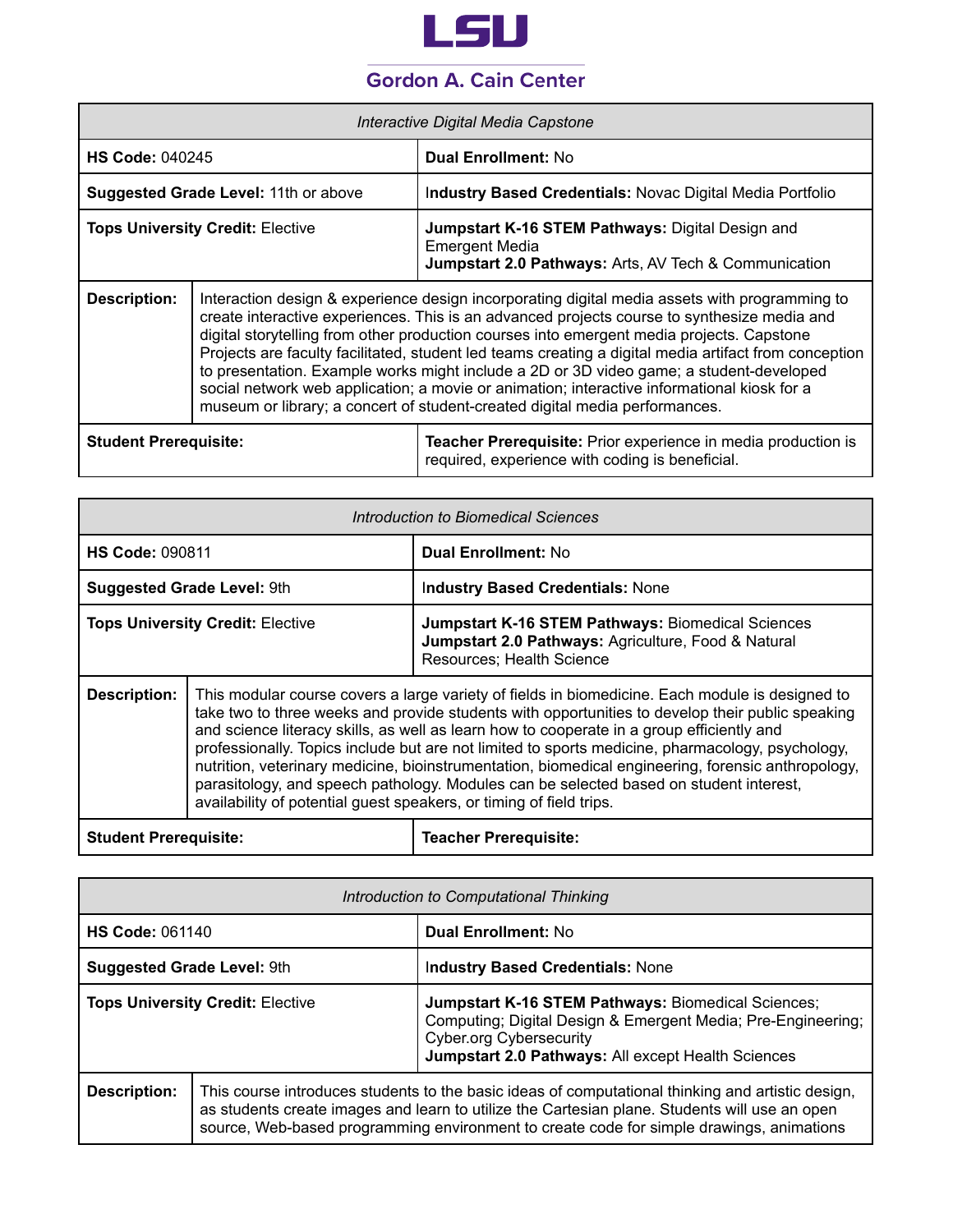

and simulations, through which they learn how to use abstraction, decomposition and pattern recognition to model problems and arrive at an algorithmic solution. Program code is presented with a dual purpose: as the main way to interact with a computer and as a proxy to organize ideas explicitly and communicate them to other people. Many examples are drawn from Algebra I and Geometry, so that students can visualize and manipulate the mathematical concepts in a more concrete form. The creativity and programming of images requires critical analysis, aesthetic awareness, and an understanding of decomposition of complex objects into geometric components. Students are encouraged to develop their own ideas while learning the elements and principles of visual design. Students are also taught the foundations in programming graphics, slideshow animations, and drawing using code. The curriculum of this course focuses on integrating computational thinking into the content areas: Art, English, science, math, and social studies. The course builds cross curricular connections into core disciplines through the techniques of science diagramming, ELA story illustration, recreating historical moments, and photo elicitation to help students explore culture.

**Student Prerequisite:** None **Teacher Prerequisite:** None

| Introduction to Computing (PILOT)  |            |                                                                                                                                                                                                                                                                                                                                                                               |
|------------------------------------|------------|-------------------------------------------------------------------------------------------------------------------------------------------------------------------------------------------------------------------------------------------------------------------------------------------------------------------------------------------------------------------------------|
| HS Code: N/A                       |            | Dual Enrollment: N/A                                                                                                                                                                                                                                                                                                                                                          |
| <b>Suggested Grade Level: 6th</b>  |            | <b>Industry Based Credentials: N/A</b>                                                                                                                                                                                                                                                                                                                                        |
| <b>Tops University Credit: N/A</b> |            | Jumpstart K-16 STEM Pathways: N/A<br>Jumpstart 2.0 Pathways: N/A                                                                                                                                                                                                                                                                                                              |
| <b>Description:</b>                | platforms. | Students practice basic computer skills and learn about effective use of computer applications<br>through fun and engaging activities. Students are also exposed to age-appropriate<br>computational thinking principles and have opportunities to design and develop animations,<br>games, art, and stories while learning the basics of programming in several kid-friendly |

**Student Prerequisite:** None **Teacher Prerequisite:** None

| Introduction to Engineering             |                                                                                                                                                                                                                                                                                                                                                                                                                                                                                                                                                                                                                                                                                                                                                                                                                                                                                                                           |                                                                                                                                                                 |           |
|-----------------------------------------|---------------------------------------------------------------------------------------------------------------------------------------------------------------------------------------------------------------------------------------------------------------------------------------------------------------------------------------------------------------------------------------------------------------------------------------------------------------------------------------------------------------------------------------------------------------------------------------------------------------------------------------------------------------------------------------------------------------------------------------------------------------------------------------------------------------------------------------------------------------------------------------------------------------------------|-----------------------------------------------------------------------------------------------------------------------------------------------------------------|-----------|
| <b>HS Code: 110801</b>                  |                                                                                                                                                                                                                                                                                                                                                                                                                                                                                                                                                                                                                                                                                                                                                                                                                                                                                                                           | Dual Enrollment: ENGR1050 (LSU A&M)                                                                                                                             | Cr. Hr: 2 |
| <b>Suggested Grade Level: 9th</b>       |                                                                                                                                                                                                                                                                                                                                                                                                                                                                                                                                                                                                                                                                                                                                                                                                                                                                                                                           | <b>Industry Based Credentials: None</b>                                                                                                                         |           |
| <b>Tops University Credit: Elective</b> |                                                                                                                                                                                                                                                                                                                                                                                                                                                                                                                                                                                                                                                                                                                                                                                                                                                                                                                           | Jumpstart K-16 STEM Pathways: Pre-Engineering<br>Jumpstart 2.0 Pathways: Agriculture, Food & Natural<br>Resources; Architecture and Construction; Manufacturing |           |
| <b>Description:</b>                     | This course introduces the profession, ethics, and diversity of the field of engineering to students<br>in their freshman year of high school. The course will allow students to explore the 10 primary<br>concentrations within engineering by listening to guest speaker lectures, working on an<br>interactive project with a team, and presenting the results of their project to the class. The<br>majors are: Biological Engineering, Civil Engineering, Environmental Engineering, Chemical<br>Engineering, Computer Engineering/ Electrical Engineering, Computer Science, Construction<br>Management, Industrial Engineering, Mechanical Engineering, and Petroleum Engineering.<br>Specifically, this course will emphasize that the engineer is a team worker who needs strong<br>skills in technical problem solving, engineering design, ethical decision making, and<br>communicating to diverse audiences. |                                                                                                                                                                 |           |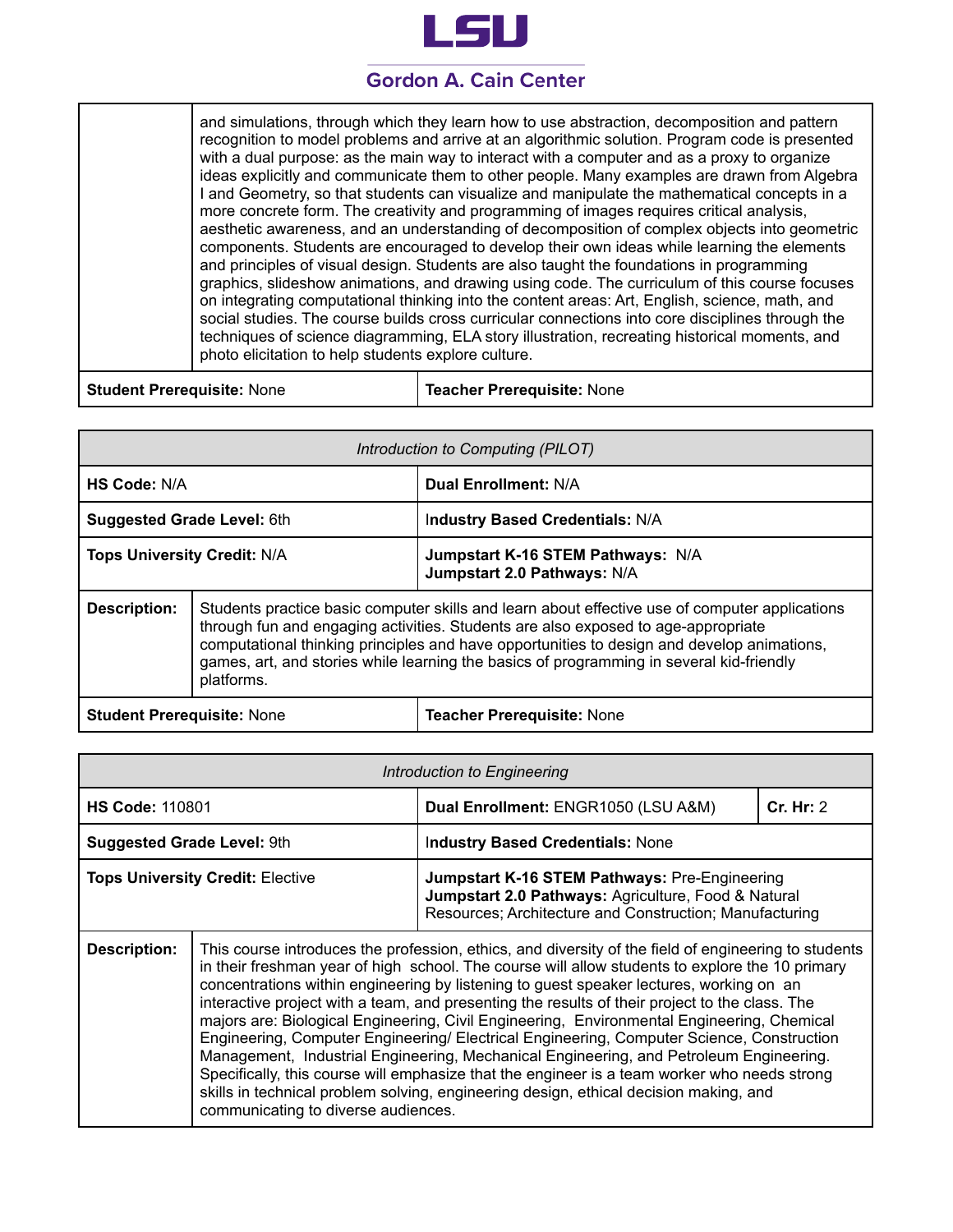

#### **Student Prerequisite:**

#### **Teacher Prerequisite:** None

For DE Only:

- 1. 2.5 High School GPA
- 2. Counselor Recommendation Form

| Introduction to Robotics                |                                                                                                                                                                                                                                                                                                                                                                                                                                                                                                                               |                                                                                                                                        |
|-----------------------------------------|-------------------------------------------------------------------------------------------------------------------------------------------------------------------------------------------------------------------------------------------------------------------------------------------------------------------------------------------------------------------------------------------------------------------------------------------------------------------------------------------------------------------------------|----------------------------------------------------------------------------------------------------------------------------------------|
| <b>HS Code: 150780</b>                  |                                                                                                                                                                                                                                                                                                                                                                                                                                                                                                                               | <b>Dual Enrollment: No</b>                                                                                                             |
| <b>Suggested Grade Level: 10th</b>      |                                                                                                                                                                                                                                                                                                                                                                                                                                                                                                                               | <b>Industry Based Credentials: None</b>                                                                                                |
| <b>Tops University Credit: Elective</b> |                                                                                                                                                                                                                                                                                                                                                                                                                                                                                                                               | <b>Jumpstart K-16 STEM Pathways: Pre-Engineering:</b><br>Computing<br>Jumpstart 2.0 Pathways: Information Technology;<br>Manufacturing |
| <b>Description:</b>                     | This beginning robotics course uses VEX EDR Robotics parts and VEXCode software to<br>introduce the student to basic programming as well as problem solving strategies. This course<br>will involve students in the development, building and programming of robots to accomplish<br>various tasks. Students will work hands-on in teams to design, build, program and document<br>their progress. Topics may include motor speed, gear ratios, torque, sensors, program loops,<br>project documentation and decision-making. |                                                                                                                                        |
|                                         |                                                                                                                                                                                                                                                                                                                                                                                                                                                                                                                               |                                                                                                                                        |

**Student Prerequisite:** None **Teacher Prerequisite:** None

|                                     | Introduction to STEM Pathways and Careers                                                                                                                                                                                                                                                                                                                                                                                                                                                                                                                                                                                                                                                                                                                                                                                                                                                                                                                                                                                                                                                                                                  |                                                                                                                                                                                                            |  |
|-------------------------------------|--------------------------------------------------------------------------------------------------------------------------------------------------------------------------------------------------------------------------------------------------------------------------------------------------------------------------------------------------------------------------------------------------------------------------------------------------------------------------------------------------------------------------------------------------------------------------------------------------------------------------------------------------------------------------------------------------------------------------------------------------------------------------------------------------------------------------------------------------------------------------------------------------------------------------------------------------------------------------------------------------------------------------------------------------------------------------------------------------------------------------------------------|------------------------------------------------------------------------------------------------------------------------------------------------------------------------------------------------------------|--|
| <b>HS Code: 061139</b>              |                                                                                                                                                                                                                                                                                                                                                                                                                                                                                                                                                                                                                                                                                                                                                                                                                                                                                                                                                                                                                                                                                                                                            | <b>Dual Enrollment: No</b>                                                                                                                                                                                 |  |
|                                     | Suggested Grade Level: 7th, 8th, or 9th                                                                                                                                                                                                                                                                                                                                                                                                                                                                                                                                                                                                                                                                                                                                                                                                                                                                                                                                                                                                                                                                                                    | <b>Industry Based Credentials: None</b>                                                                                                                                                                    |  |
| <b>Tops University Credit: None</b> |                                                                                                                                                                                                                                                                                                                                                                                                                                                                                                                                                                                                                                                                                                                                                                                                                                                                                                                                                                                                                                                                                                                                            | Jumpstart K-16 STEM Pathways: Biomedical Science,<br>Computing, Digital Design and Emergent Media,<br>Pre-Engineering; Cyber.org Cybersecurity<br>Jumpstart 2.0 Pathways: Universal Basic Career Readiness |  |
| <b>Description:</b>                 | This year-long course is offered to middle school students for high school credit and serves as a<br>universal course elective for the LSU STEM Pathways as well as Jumpstart. The course<br>explores four main pathways of STEM education and possible careers in the fields of 1)<br>Computing and Computer Science, 2) Pre-Engineering, 3) Digital Design and Emergent Media,<br>and 4) Biomedical Sciences. The course exposes students to these overarching concepts:<br>To expand awareness of various careers and occupational pathways related to STEM.<br>To stimulate the understanding of higher order thinking processes such as the<br>engineering design process, the scientific method, and computational thinking.<br>To develop foundational knowledge and skills in the Jumpstart K-16 STEM Pathways:<br>$\bullet$<br>Jumpstart 2.0 Pathways: and careers as related to STEM, and utilize the knowledge and<br>skills in their current educational setting.<br>To increase interest in the four core areas of STEM related to this class through<br>$\bullet$<br>project-based activities that are also standards based. |                                                                                                                                                                                                            |  |
| <b>Student Prerequisite: None</b>   |                                                                                                                                                                                                                                                                                                                                                                                                                                                                                                                                                                                                                                                                                                                                                                                                                                                                                                                                                                                                                                                                                                                                            | <b>Teacher Prerequisite: None</b>                                                                                                                                                                          |  |

*Motion Graphics*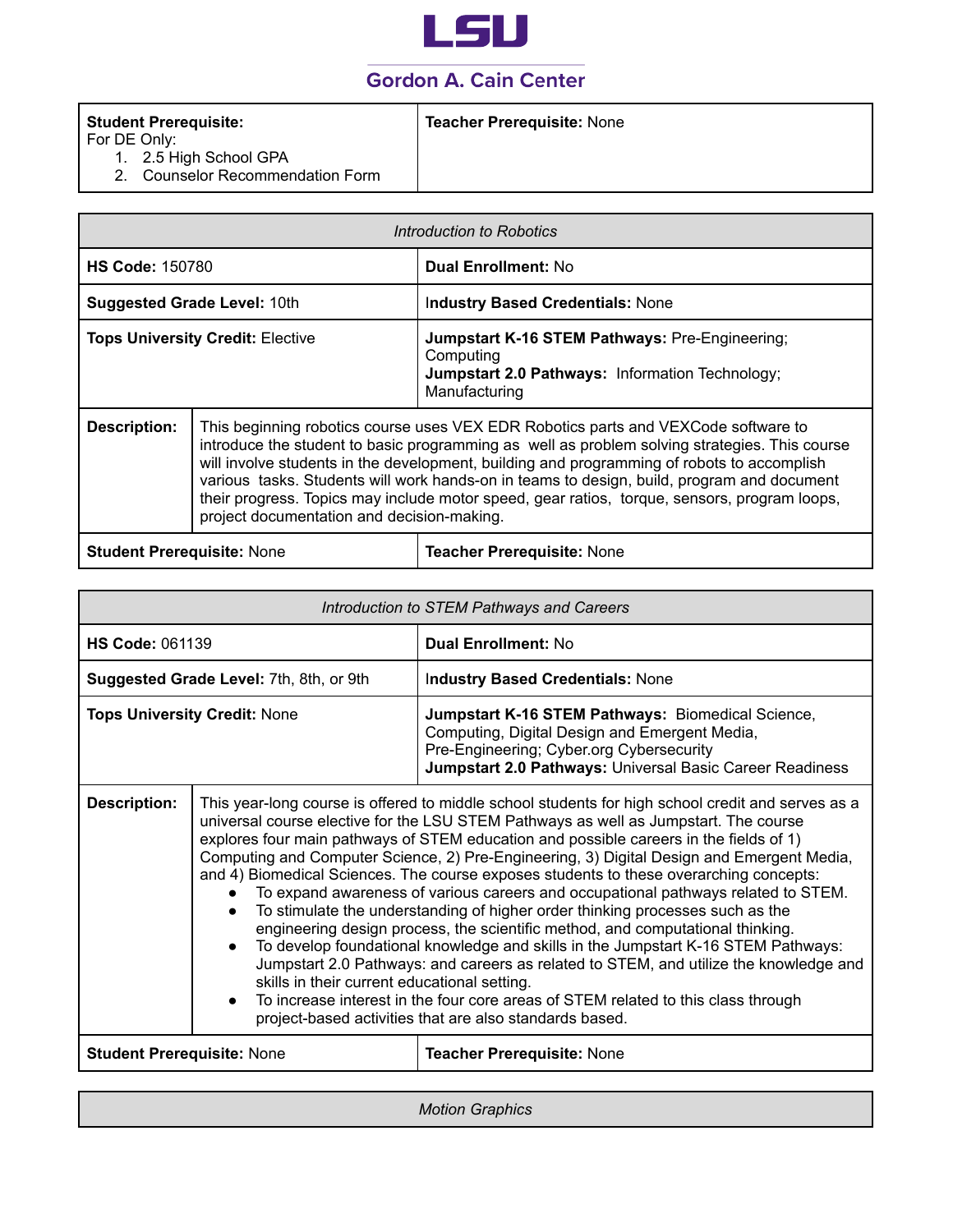

| <b>HS Code: 080016</b>                                                                                                                                                 |                                                                                                                                                                                                                                                                                                                                                                                                                                                                                                                                      | Dual Enrollment: ART2220 (LSU A&M)                                                                          | Cr. Hr: 3 |
|------------------------------------------------------------------------------------------------------------------------------------------------------------------------|--------------------------------------------------------------------------------------------------------------------------------------------------------------------------------------------------------------------------------------------------------------------------------------------------------------------------------------------------------------------------------------------------------------------------------------------------------------------------------------------------------------------------------------|-------------------------------------------------------------------------------------------------------------|-----------|
| Suggested Grade Level: 10th or above                                                                                                                                   |                                                                                                                                                                                                                                                                                                                                                                                                                                                                                                                                      | Industry Based Credentials: Novac Digital Media Portfolio                                                   |           |
| <b>Tops University Credit: N/A</b>                                                                                                                                     |                                                                                                                                                                                                                                                                                                                                                                                                                                                                                                                                      | Jumpstart K-16 STEM Pathways: Digital Design and<br><b>Emergent Media</b><br><b>Jumpstart 2.0 Pathways:</b> |           |
| <b>Description:</b>                                                                                                                                                    | This course is based on hands-on training in the use of computer hardware and software to<br>create digital graphics with Photoshop and Illustrator. As the student develops familiarity with<br>these industry standard programs and graphic tools, 2D animation and design projects will be<br>overseen by mentors. The 2D animation partition of the class focuses on rigging, planar<br>tracking, rotoscoping and motion tracking in order to develop seamless continuity of character<br>animation and dynamic set development. |                                                                                                             |           |
| <b>Student Prerequisite: Digital Image</b><br>For $DE:$<br>3. Min grade of "C-" in ART 2050<br>2.5 High School GPA<br>4.<br><b>Counselor Recommendation Form</b><br>5. |                                                                                                                                                                                                                                                                                                                                                                                                                                                                                                                                      | Teacher Prerequisite: Training in Digital Image                                                             |           |

|                                                                                                                                   | <b>Principles of Engineering</b>                                                                                                                                                                                                                                                                                                                                                                                                                                                                                                                                                                                                                                                                                                                                                   |                                                                                                                                                                                                   |  |
|-----------------------------------------------------------------------------------------------------------------------------------|------------------------------------------------------------------------------------------------------------------------------------------------------------------------------------------------------------------------------------------------------------------------------------------------------------------------------------------------------------------------------------------------------------------------------------------------------------------------------------------------------------------------------------------------------------------------------------------------------------------------------------------------------------------------------------------------------------------------------------------------------------------------------------|---------------------------------------------------------------------------------------------------------------------------------------------------------------------------------------------------|--|
| <b>HS Code: 110864</b>                                                                                                            |                                                                                                                                                                                                                                                                                                                                                                                                                                                                                                                                                                                                                                                                                                                                                                                    | <b>Dual Enrollment: No</b>                                                                                                                                                                        |  |
|                                                                                                                                   | <b>Suggested Grade Level: 10th</b>                                                                                                                                                                                                                                                                                                                                                                                                                                                                                                                                                                                                                                                                                                                                                 | <b>Industry Based Credentials: None</b>                                                                                                                                                           |  |
| <b>Tops University Credit: Physical Science</b>                                                                                   |                                                                                                                                                                                                                                                                                                                                                                                                                                                                                                                                                                                                                                                                                                                                                                                    | <b>Jumpstart K-16 STEM Pathways: Pre-Engineering</b><br>Jumpstart 2.0 Pathways: Agriculture, Food & Natural<br>Resources; Architecture and Construction; Information<br>Technology; Manufacturing |  |
| <b>Description:</b>                                                                                                               | The course continues to build on the Introduction to Engineering course. Students will spend<br>approximately 3 weeks exploring each discipline through concept lectures and hands-on<br>projects. Through these lectures and projects students will learn concepts such as, but not<br>limited to, electrical circuitry, computer programming on Arduino's, Rube Goldberg machines,<br>biomechanics, and pneumatics/hydraulic systems. Students will work in teams to develop<br>problem-solving skills and apply their knowledge of research and design to create solutions to<br>various challenges. Students will also hone their 21st century skills by documenting their work<br>and communicating their solutions to their peers and members of the professional community. |                                                                                                                                                                                                   |  |
| <b>Student Prerequisite: Introduction to</b><br><b>Teacher Prerequisite: Introduction to Engineering Preferred</b><br>Engineering |                                                                                                                                                                                                                                                                                                                                                                                                                                                                                                                                                                                                                                                                                                                                                                                    |                                                                                                                                                                                                   |  |

| Programming for Digital Media           |                                                                                                                                                               |           |  |
|-----------------------------------------|---------------------------------------------------------------------------------------------------------------------------------------------------------------|-----------|--|
| <b>HS Code: 040243</b>                  | Dual Enrollment: CSC 2700 (LSU A&M)                                                                                                                           | Cr. Hr: 3 |  |
| Suggested Grade Level: 10th or above    | Industry Based Credentials: Novac Digital Media Portfolio                                                                                                     |           |  |
| <b>Tops University Credit: Elective</b> | Jumpstart K-16 STEM Pathways: Digital Design and<br><b>Emergent Media</b><br>Jumpstart 2.0 Pathways: Arts, AV Tech & Communication;<br>Information Technology |           |  |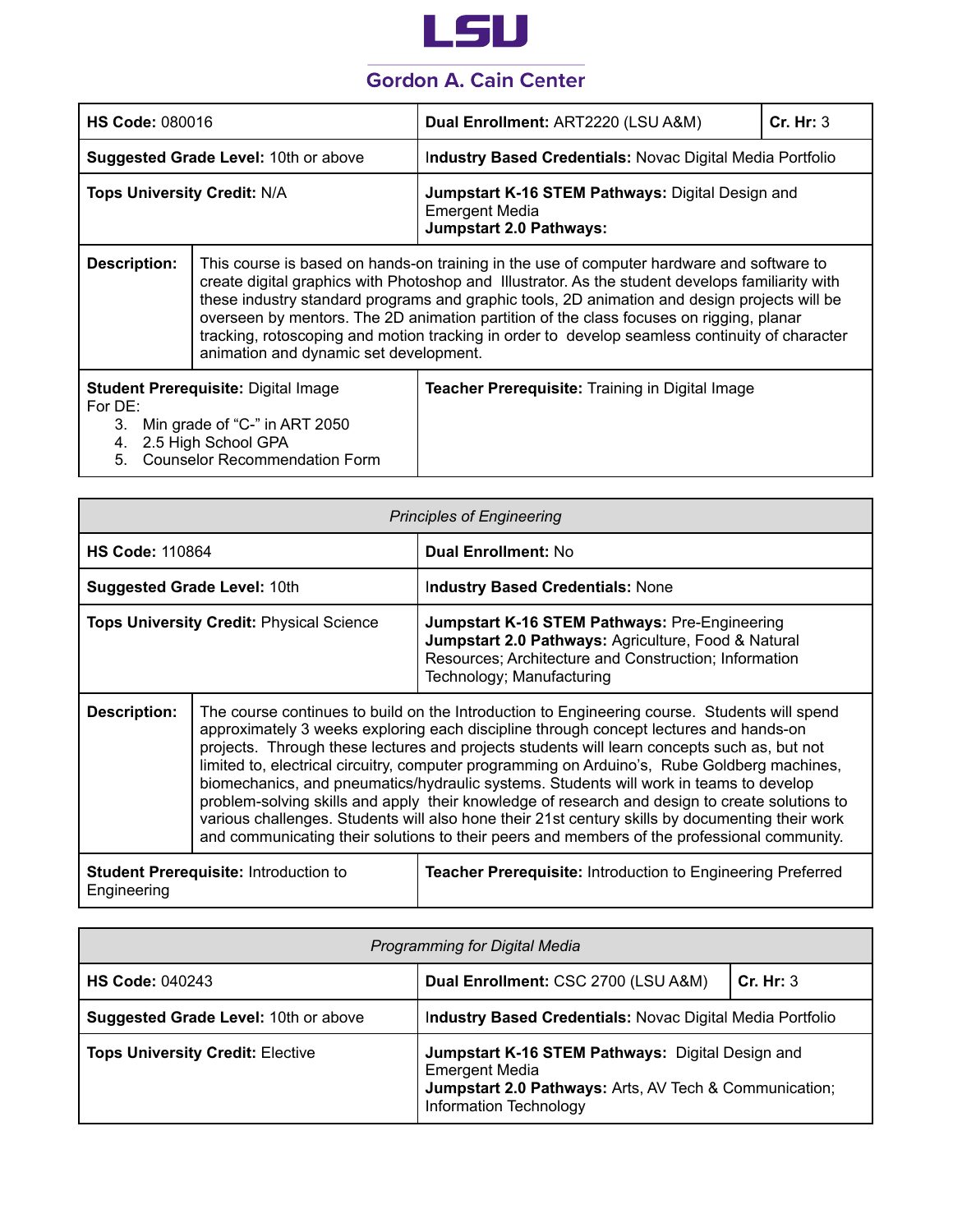

| <b>Description:</b> | Programming Digital Media introduces a broad array of topics related to digital media through<br>project-oriented programming of graphics, audio, and hardware applications. The motivation for<br>this course is to provide a basic introduction to computer programming using subjects that are<br>relevant or appealing to students who are new to technological fields of study, with little to no<br>prior programming experience. The course is presented in five segments, introducing coding,<br>covering three distinct areas in digital media, plus a final integration project of these areas.<br>There is a strong emphasis on computer programming tasks throughout, and the hands-on<br>exercise of digital media tools in class is required. After an introduction to coding concepts, the<br>first media topic introduces real-time graphics rendering and user interaction. The second<br>introduces sound design. The third introduces basic electronics and physical computing. Finally,<br>communication mechanisms are used allowing the disparate elements of graphics, sound, and<br>hardware to be composed into interactive projects. |
|---------------------|----------------------------------------------------------------------------------------------------------------------------------------------------------------------------------------------------------------------------------------------------------------------------------------------------------------------------------------------------------------------------------------------------------------------------------------------------------------------------------------------------------------------------------------------------------------------------------------------------------------------------------------------------------------------------------------------------------------------------------------------------------------------------------------------------------------------------------------------------------------------------------------------------------------------------------------------------------------------------------------------------------------------------------------------------------------------------------------------------------------------------------------------------------------|
|---------------------|----------------------------------------------------------------------------------------------------------------------------------------------------------------------------------------------------------------------------------------------------------------------------------------------------------------------------------------------------------------------------------------------------------------------------------------------------------------------------------------------------------------------------------------------------------------------------------------------------------------------------------------------------------------------------------------------------------------------------------------------------------------------------------------------------------------------------------------------------------------------------------------------------------------------------------------------------------------------------------------------------------------------------------------------------------------------------------------------------------------------------------------------------------------|

| <b>Student Prerequisite:</b>              | Teacher Prerequisite: |
|-------------------------------------------|-----------------------|
| BOR and LSU DE eligibility criteria apply |                       |

| Programming for STEM                                                                                             |                                                                                                                                                                                                                                                                                                                                                                                                                                                                                                                                              |                                                                                                                      |  |
|------------------------------------------------------------------------------------------------------------------|----------------------------------------------------------------------------------------------------------------------------------------------------------------------------------------------------------------------------------------------------------------------------------------------------------------------------------------------------------------------------------------------------------------------------------------------------------------------------------------------------------------------------------------------|----------------------------------------------------------------------------------------------------------------------|--|
| <b>HS Code: 144300</b>                                                                                           |                                                                                                                                                                                                                                                                                                                                                                                                                                                                                                                                              | <b>Dual Enrollment: No</b>                                                                                           |  |
| Suggested Grade Level: 11th - 12th                                                                               |                                                                                                                                                                                                                                                                                                                                                                                                                                                                                                                                              | Industry Based Credentials: N/A                                                                                      |  |
| <b>Tops University Credit: Elective</b>                                                                          |                                                                                                                                                                                                                                                                                                                                                                                                                                                                                                                                              | Jumpstart K-16 STEM Pathways: Computing,<br>Pre-Engineering<br><b>Jumpstart 2.0 Pathways: Information Technology</b> |  |
| <b>Description:</b>                                                                                              | This course expands the practice of software development in a variety of settings, so that<br>students acquire a broad set of programming skills and a deeper understanding of software<br>engineering principles. Students learn to plan, design, and implement relatively large<br>programming projects that require background research and teamwork. Topics include<br>simulations, games, and interactive on-line applications. Robust program design and sound<br>software engineering practices are emphasized throughout the course. |                                                                                                                      |  |
| Teacher Prerequisite: prior programming experience<br><b>Student Prerequisite: a prior programming</b><br>course |                                                                                                                                                                                                                                                                                                                                                                                                                                                                                                                                              |                                                                                                                      |  |

| Sound Design                                                                                              |                                                                                                                                                                                                                                                                                                                                                                           |                                                                                                                                    |           |
|-----------------------------------------------------------------------------------------------------------|---------------------------------------------------------------------------------------------------------------------------------------------------------------------------------------------------------------------------------------------------------------------------------------------------------------------------------------------------------------------------|------------------------------------------------------------------------------------------------------------------------------------|-----------|
| <b>HS Code: 080020</b>                                                                                    |                                                                                                                                                                                                                                                                                                                                                                           | Dual Enrollment: MUS 2745 (LSU A&M)                                                                                                | Cr. Hr: 3 |
| <b>Suggested Grade Level: 10th or above</b>                                                               |                                                                                                                                                                                                                                                                                                                                                                           | Industry Based Credentials: Novac Digital Media Portfolio                                                                          |           |
| <b>Tops University Credit: Art</b>                                                                        |                                                                                                                                                                                                                                                                                                                                                                           | Jumpstart K-16 STEM Pathways: Digital Design and<br><b>Emergent Media</b><br>Jumpstart 2.0 Pathways: Arts, AV Tech & Communication |           |
| <b>Description:</b>                                                                                       | Sound Design introduces students to a broad range of topics and concepts in electronic and<br>computer music. This course covers principles of digital audio, sound design, synthesis, Digital<br>Audio Workstations, and sound art composition. Assignments and activities include listening,<br>analysis, discussion, and hands-on recording and composition exercises. |                                                                                                                                    |           |
| <b>Teacher Prerequisite:</b><br><b>Student Prerequisite:</b><br>BOR and LSU DE eligibility criteria apply |                                                                                                                                                                                                                                                                                                                                                                           |                                                                                                                                    |           |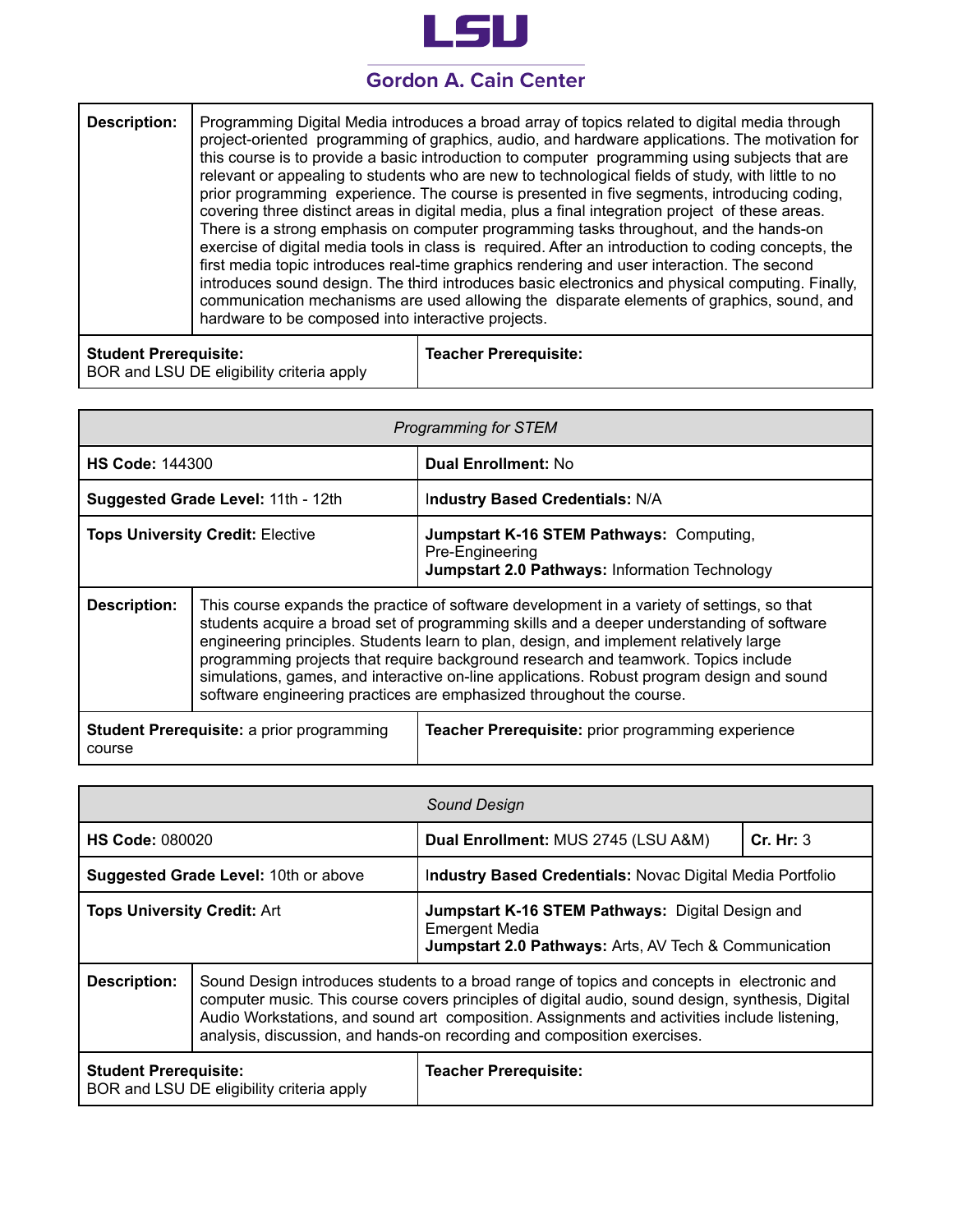

|                                    | Step Into STEM                                                   |
|------------------------------------|------------------------------------------------------------------|
| HS Code: N/A                       | Dual Enrollment: N/A                                             |
| <b>Suggested Grade Level: 6th</b>  | Industry Based Credentials: N/A                                  |
| <b>Tops University Credit: N/A</b> | Jumpstart K-16 STEM Pathways: N/A<br>Jumpstart 2.0 Pathways: N/A |

**Description:** Students will use project and problem-based learning to solve challenges related to the 4 main STEM Pathways of Engineering, Biomedical Science, Digital Design, and Computing. As students meet these challenges, they will learn more about various STEM careers as well as learn some of the same skills used in those careers to solve problems. Student solutions are shared with others in the school and local community. Project examples include creating a computer game, designing an outdoor school environment to meet the needs of the school and ecosystem, designing a solution to a flood related problem in the community, and telling a digital story about a cause they are involved with.

| <b>Student Prerequisite:</b> | Teacher Prerequisite: |
|------------------------------|-----------------------|
|                              |                       |

| <b>Survey of Computer Science</b>       |                                                                                                                                                                                                                                                                                                                                                                                                                                                                                                                                                                                                                                                                                                                                                                        |                                                                                                                                 |
|-----------------------------------------|------------------------------------------------------------------------------------------------------------------------------------------------------------------------------------------------------------------------------------------------------------------------------------------------------------------------------------------------------------------------------------------------------------------------------------------------------------------------------------------------------------------------------------------------------------------------------------------------------------------------------------------------------------------------------------------------------------------------------------------------------------------------|---------------------------------------------------------------------------------------------------------------------------------|
| <b>HS Code: 061179</b>                  |                                                                                                                                                                                                                                                                                                                                                                                                                                                                                                                                                                                                                                                                                                                                                                        | <b>Dual Enrollment: No</b>                                                                                                      |
|                                         | Suggested Grade Level: 8th or 9th                                                                                                                                                                                                                                                                                                                                                                                                                                                                                                                                                                                                                                                                                                                                      | Industry Based Credentials: N/A                                                                                                 |
| <b>Tops University Credit: Elective</b> |                                                                                                                                                                                                                                                                                                                                                                                                                                                                                                                                                                                                                                                                                                                                                                        | <b>Jumpstart K-16 STEM Pathways: Computing</b><br>Jumpstart 2.0 Pathways: Information Technology; Law &<br><b>Public Safety</b> |
| <b>Description:</b>                     | This course introduces the basics of computing using fun and engaging activities instead of<br>formally describing the concepts. This course follows the framework of Big Ideas adopted in the<br>AP Computer Science Principles (CSP) course, but it has more emphasis on exploration and<br>experimentation, and less emphasis on problem-solving and formal analysis than a regular CSP<br>course. To prepare students for the rigors of other courses in the Pathways, this course models<br>ways to adopt a productive disposition that fosters creativity and perseverance, with a focus on<br>developing students' interest in computing and identification with the computing professions.<br>This course can be taken in middle school for high school credit |                                                                                                                                 |

| Student Prerequisite: None | <b>Teacher Prerequisite: None</b> |
|----------------------------|-----------------------------------|
|----------------------------|-----------------------------------|

| <b>Survey of Drones (Pilot)</b>         |                                                                                                                                                                                                                                                                                                                                                                                      |                                                                                       |
|-----------------------------------------|--------------------------------------------------------------------------------------------------------------------------------------------------------------------------------------------------------------------------------------------------------------------------------------------------------------------------------------------------------------------------------------|---------------------------------------------------------------------------------------|
| <b>HS Code: TBA</b>                     |                                                                                                                                                                                                                                                                                                                                                                                      | <b>Dual Enrollment: No</b>                                                            |
|                                         | Suggested Grade Level: 11th or 12th                                                                                                                                                                                                                                                                                                                                                  | Industry Based Credentials: FAA Part 107: Small Unmanned<br><b>Aircraft Operation</b> |
| <b>Tops University Credit: Elective</b> |                                                                                                                                                                                                                                                                                                                                                                                      | Jumpstart K-16 STEM Pathways: Pre-Engineering<br>Jumpstart 2.0 Pathways: TBD          |
| <b>Description:</b>                     | This course is designed as a senior capstone course and uses the fundamental skills learned in<br>LSU's pathways pre engineering courses to design, assemble, and program drones for use in<br>indoor racing. Students will learn the fundamentals of frame design, electronics, and<br>programming necessary to design their own drone. Students will work hands-on to design drone |                                                                                       |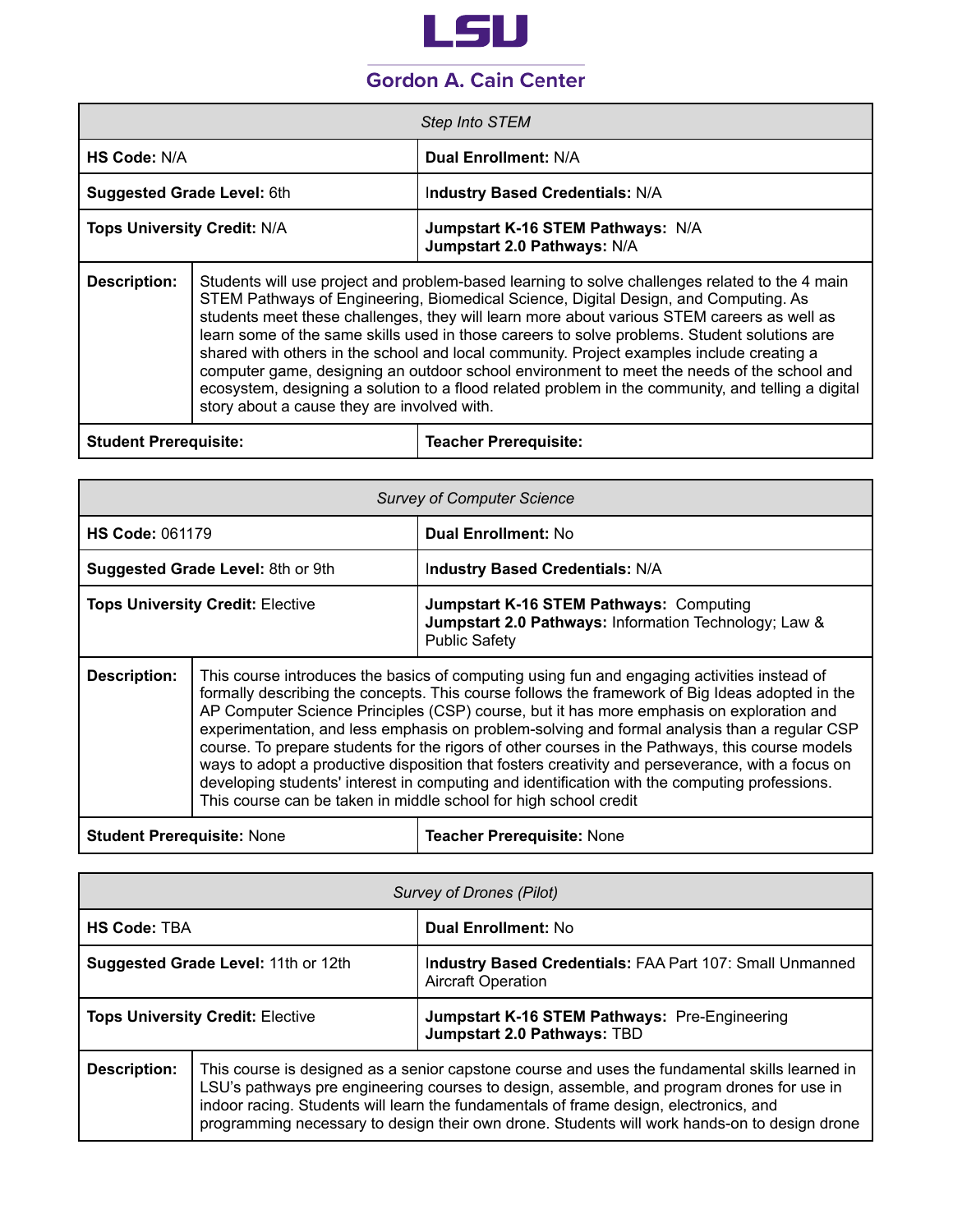

|  |  | parts in Inventor, prototype the parts using a 3D printer, solder the electrical components of the<br>drone, and program the microcontroller all will formally document their progress. Topics may<br>include computer aided design, 3D printing, signal transmission, flight controller programming,<br>motor design, aerodynamics, torque, sensors, project documentation, and racing using first<br>person viewing goggles. We will obtain the FAA Drone pilots license during the first semester.<br>For the second semester, students are broken into teams consisting of a driver, a builder, and a<br>programmer to design their own drones. |
|--|--|-----------------------------------------------------------------------------------------------------------------------------------------------------------------------------------------------------------------------------------------------------------------------------------------------------------------------------------------------------------------------------------------------------------------------------------------------------------------------------------------------------------------------------------------------------------------------------------------------------------------------------------------------------|
|--|--|-----------------------------------------------------------------------------------------------------------------------------------------------------------------------------------------------------------------------------------------------------------------------------------------------------------------------------------------------------------------------------------------------------------------------------------------------------------------------------------------------------------------------------------------------------------------------------------------------------------------------------------------------------|

**Student Prerequisite:** None **Teacher Prerequisite:** None

| Video Game Design                       |                                                                                                                                                                                                                                                                                                                                                                                                                                                                                                                                                                                                                                   |                                                                                                                                                  |
|-----------------------------------------|-----------------------------------------------------------------------------------------------------------------------------------------------------------------------------------------------------------------------------------------------------------------------------------------------------------------------------------------------------------------------------------------------------------------------------------------------------------------------------------------------------------------------------------------------------------------------------------------------------------------------------------|--------------------------------------------------------------------------------------------------------------------------------------------------|
| <b>HS Code: 080022</b>                  |                                                                                                                                                                                                                                                                                                                                                                                                                                                                                                                                                                                                                                   | <b>Dual Enrollment: No</b>                                                                                                                       |
|                                         | Suggested Grade Level: 10th or 11th                                                                                                                                                                                                                                                                                                                                                                                                                                                                                                                                                                                               | Industry Based Credentials: Novac Digital Media Portfolio                                                                                        |
| <b>Tops University Credit: Elective</b> |                                                                                                                                                                                                                                                                                                                                                                                                                                                                                                                                                                                                                                   | <b>Jumpstart K-16 STEM Pathways: Digital Design &amp; Emergent</b><br>Media;<br><b>Jumpstart 2.0 Pathways: Arts, AV Tech &amp; Communication</b> |
| <b>Description:</b>                     | This is a project-based learning (PBL) inspired course that utilizes a PBL assessment guide in<br>addition to thoughtful integrated learning. Video game design requires knowledge and skill in a<br>variety of component areas of study: coding, sound design, storytelling, 2D and 3D graphics,<br>photography, film, game engines. By the end of the course, students will produce a substantial<br>video game experience using the game engine available through the school (the curriculum is<br>geared toward Unity). The purpose of this course is to encourage students to become creators<br>rather than just consumers. |                                                                                                                                                  |

**Student Prerequisite: Teacher Prerequisite:**

| <b>Elementary Cohort STEM Training Modules</b> |                                                                                                                                                                                                                                                                                                                                                                                                                                                                                                                                                                                                                                                                                                                                                                                                                                                                                                     |                                                                  |
|------------------------------------------------|-----------------------------------------------------------------------------------------------------------------------------------------------------------------------------------------------------------------------------------------------------------------------------------------------------------------------------------------------------------------------------------------------------------------------------------------------------------------------------------------------------------------------------------------------------------------------------------------------------------------------------------------------------------------------------------------------------------------------------------------------------------------------------------------------------------------------------------------------------------------------------------------------------|------------------------------------------------------------------|
| HS Code: N/A                                   |                                                                                                                                                                                                                                                                                                                                                                                                                                                                                                                                                                                                                                                                                                                                                                                                                                                                                                     | <b>Dual Enrollment: N/A</b>                                      |
|                                                | Suggested Grade Level: Pre-K to 5th                                                                                                                                                                                                                                                                                                                                                                                                                                                                                                                                                                                                                                                                                                                                                                                                                                                                 | Industry Based Credentials: N/A                                  |
| <b>Tops University Credit: N/A</b>             |                                                                                                                                                                                                                                                                                                                                                                                                                                                                                                                                                                                                                                                                                                                                                                                                                                                                                                     | Jumpstart K-16 STEM Pathways: N/A<br>Jumpstart 2.0 Pathways: N/A |
| <b>Description:</b>                            | The elementary cohort's purpose is to empower teachers with the tools and training they need to<br>effectively engage all students in STEM driven, project-based learning while also meeting their<br>curricular needs. Teachers are trained in project-based STEM modules that are aligned to<br>curricular standards in core content areas or computer science/ digital literacy in the PK-5 levels.<br>The modules can be used in class as stand-alone units, incorporated into current curriculum, or<br>used in before/ after school programs. Modules encourage exploration of and preparation for<br>students to enter the STEM Pathways beginning at the middle school levels and beyond. A list<br>of modules available for the training sessions is linked. Teachers at the Pk-1, 2-3, and 4-5 grade<br>bands will be trained in at least 8 of the available modules for each grade band. |                                                                  |
| <b>Student Prerequisite: None</b>              |                                                                                                                                                                                                                                                                                                                                                                                                                                                                                                                                                                                                                                                                                                                                                                                                                                                                                                     | <b>Teacher Prerequisite: None</b>                                |

*Middle School STEM Training Modules*